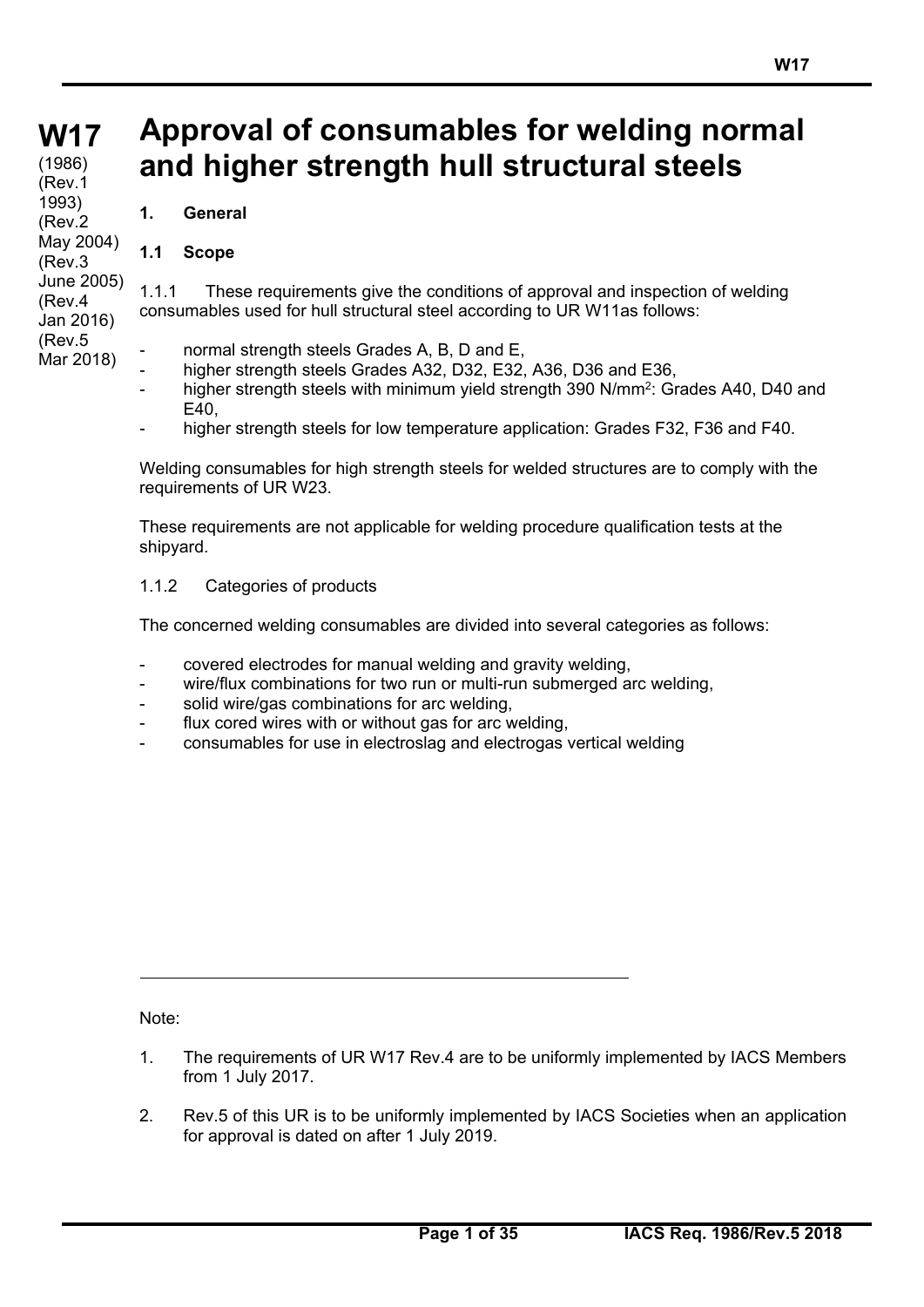## **1.2 Grading**

**W17** 

 $\overline{a}$ 

**(cont)** 1.2.1 Basic groups and grades

Filler metals are divided into three groups:

- normal strength filler metals for welding normal strength hull structural steels,
- higher strength filler metals for welding normal and higher strength hull structural steels with minimum yield strength up to 355 N/mm<sup>2</sup>,
- higher strength filler metals for welding normal and higher strength hull structural steels with minimum vield strength up to 390 N/mm<sup>2</sup>.

Each of the three groups is based on corresponding tensile strength requirements.

Each filler metal group is further divided into several grades:

- Grades 1, 2 and 3 for ordinary-strength filler metals,
- Grades 1Y, 2Y, 3Y and 4Y for higher strength filler metals for steels up to 355 N/mm<sup>2</sup> yield strength,
- Grades 2Y40, 3Y40, 4Y40 and 5Y40 for higher strength filler metals for steels up to 390 N/mm2 yield strength.

The Grade assignment is given in respect of Charpy V-notch impact test requirements.

For each strength basic group, welding consumables, which have satisfied the requirements for a higher toughness grade are considered as complying with the requirements for a lower toughness grade.

1.2.2 Correlation of welding consumables to hull structural steel grades.

The correlation between the hull steel grades and the welding consumables grades that must be used for the hull steel welding, is stated in the following Table 1: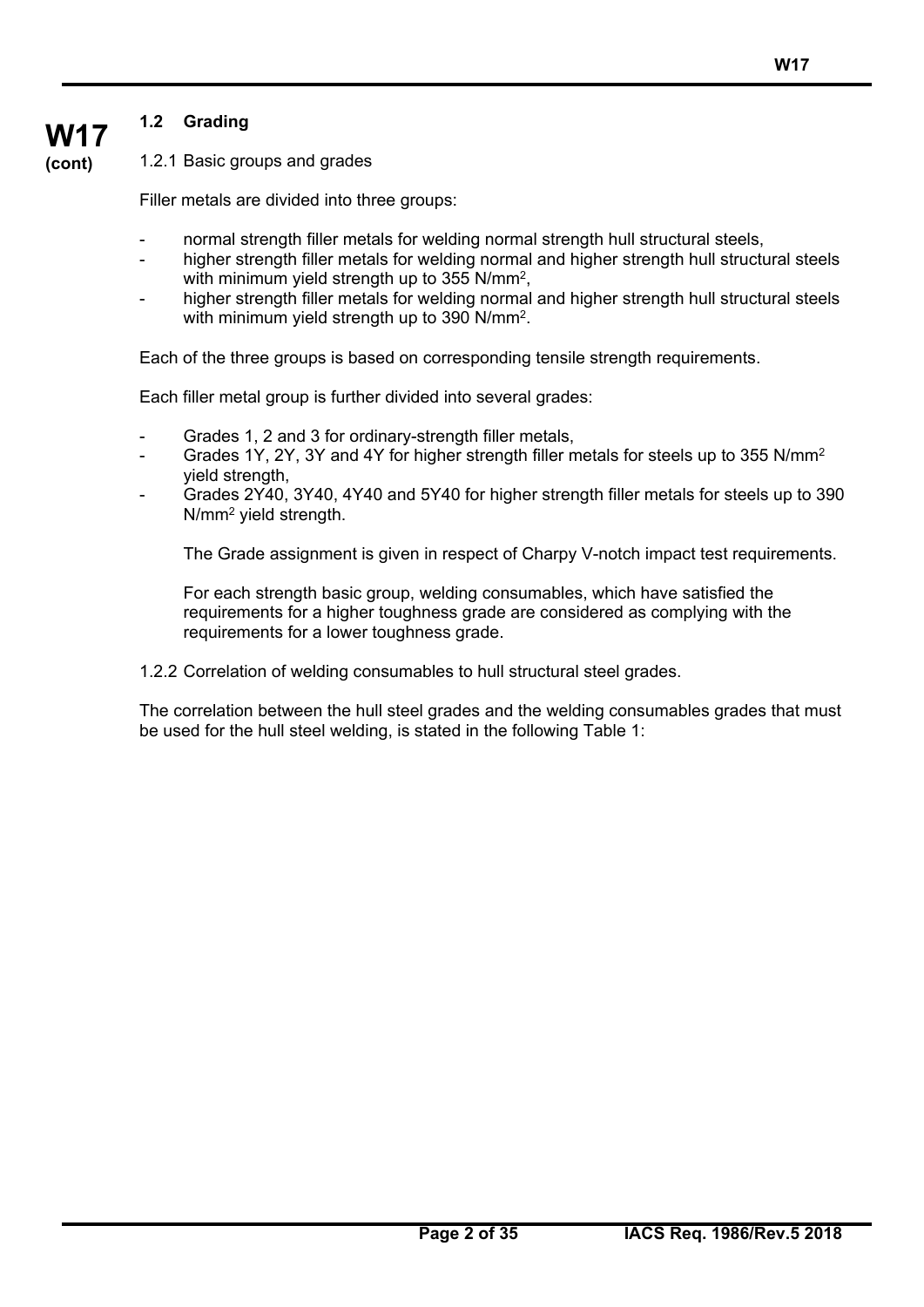## **Table 1 Correlation of welding consumables to hull structural steels**

| Grades of<br>welding                                    |    | Hull structural steel grades |    |    |             |        |        |              |     |     |     |     |
|---------------------------------------------------------|----|------------------------------|----|----|-------------|--------|--------|--------------|-----|-----|-----|-----|
| consumables<br>(see notes)                              | A  | B                            | D  | E  | A32/36      | D32/36 | E32/36 | F32/36       | A40 | D40 | E40 | F40 |
| 1, 1S, 1T,<br>1M, 1TM, IV                               | X  |                              |    |    |             |        |        |              |     |     |     |     |
| 1YS, 1YT,<br>1YM, 1YTM,<br>1YV                          | X  |                              |    |    | 2)          |        |        |              |     |     |     |     |
| 2, 2S, 2T,<br>2M, 2TM, 2V                               | X  | X                            | X  |    |             |        |        |              |     |     |     |     |
| 2Y, 2YS,<br>2YT, 2YM,<br>2YTM, 2YV                      | X  | X                            | X  |    | X           | X      |        |              |     |     |     |     |
| 2Y40,<br>2Y40S,<br>2Y40T,<br>2Y40M,<br>2Y40TM,<br>2Y40V | 1) | 1)                           | 1) |    | X           | X      |        |              | X   | X   |     |     |
| 3, 3S, 3T,<br>3M, 3TM, 3V                               | X  | X                            | X  | X  |             |        |        |              |     |     |     |     |
| 3Y, 3YS,<br>3YT, 3YM,<br>3YTM, 3YV                      | X  | X                            | X  | X  | X           | X      | X      |              |     |     |     |     |
| 3Y40,<br>3Y40S,<br>3Y40T,<br>3Y40M,<br>3Y40TM,<br>3Y40V | 1) | 1)                           | 1) | 1) | X           | X      | X      |              | X   | X   | X   |     |
| 4Y, 4YS,<br>4YT, 4YM,<br>4YTM, 4YV                      | X  | X                            | X  | X  | X           | X      | X      | X            |     |     |     |     |
| 4Y40,<br>4Y40S,<br>4Y40T,<br>4Y40M,<br>4Y40TM,<br>4Y40V | 1) | 1)                           | 1) | 1) | $\mathsf X$ | X      | X      | $\mathsf{X}$ | X   | X   | X   | X   |
| 5Y40,<br>5Y40S,<br>5Y40T,<br>5Y40M,<br>5Y40TM,<br>5Y40V | 1) | 1)                           | 1) | 1) | X           | X      | X      | X            | X   | X   | X   | X   |
| 1) see note<br>d)<br>2) see note<br>e)                  |    |                              |    |    |             |        |        |              |     |     |     |     |

 $\overline{a}$ 

**W17 (cont)**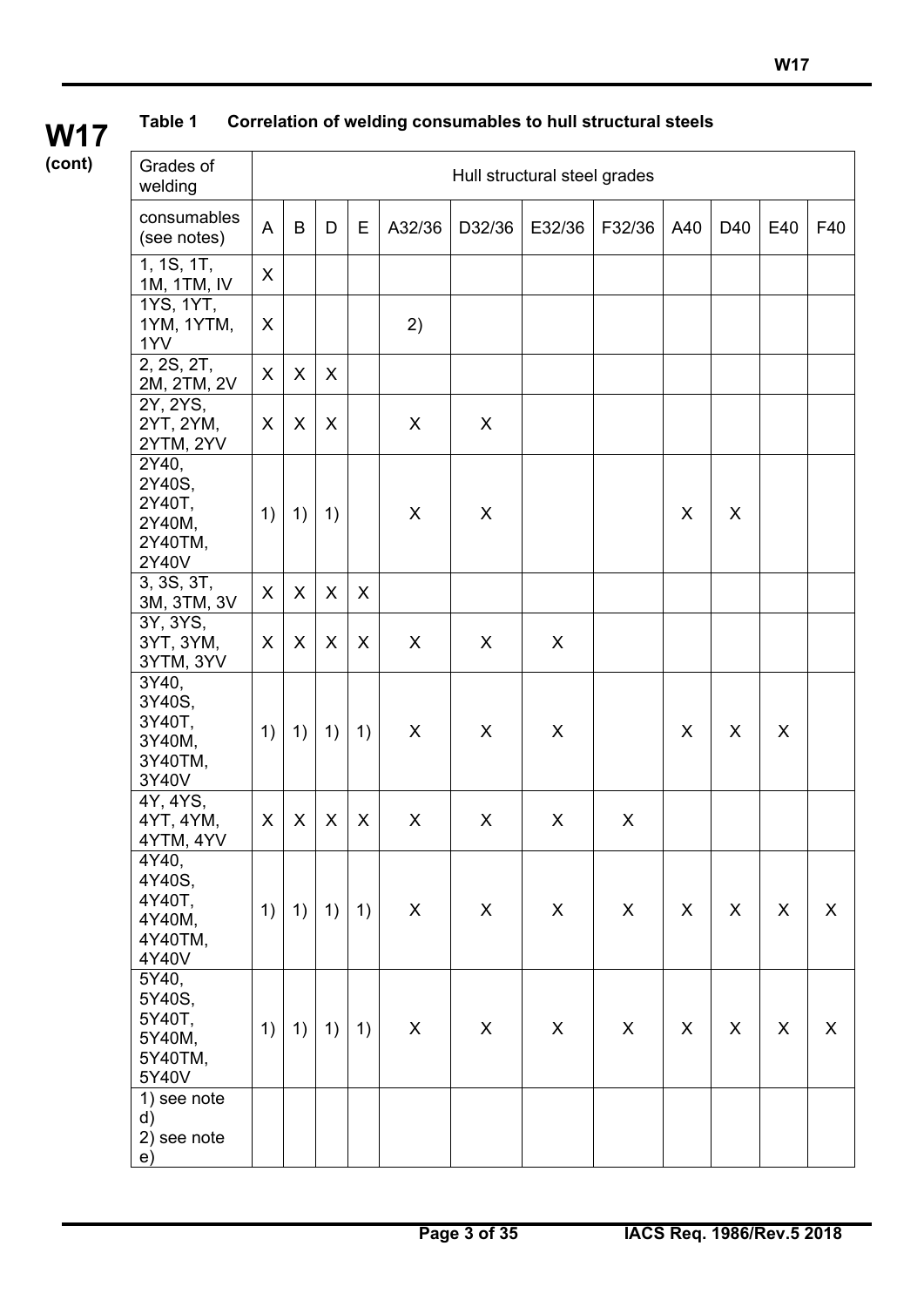NOTES:

**W17 (cont)**

- (a) When joining normal to higher strength structural steel, consumables of the lowest acceptable grade for either material being joined may be used.
	- (b) When joining steels of the same strength level but of different toughness grade, consumables of the lowest acceptable grade for either material being joined may be used.
	- (c) It is recommended that controlled low hydrogen type consumables are to be used when joining higher strength structural steel to the same or lower strength level, except that other consumables may be used at the discretion of the Society when the carbon equivalent is below or equal to 0.41%.When other than controlled low hydrogen type electrodes are used appropriate procedure tests for hydrogen cracking may be conducted at the discretion of the Society.
	- (d) The welding consumables approved for steel Grades A40, D40, E40 and/or F40 may also be used for welding of the corresponding grades of normal strength steels subject to the special agreement with the Classification Society.

(e) When joining higher strength steels using Grade 1Y welding consumables, the material thicknesses should not exceed 25 mm.

#### 1.2.3 Hydrogen marks

Welding consumables of Grades 2 and 3 and Grades 2Y, 3Y and 4Y and of Grades 2Y40, 3Y40, 4Y40 and 5Y40, for which the hydrogen content has been controlled in accordance with paragraph 4.5.3 are identified by the mark H15, H10 or H5.

#### **1.3 Manufacture**

1.3.1 The manufacturer's plant, methods of production and quality control of welding consumables are to be such as to ensure reasonable uniformity in manufacture.

#### **2. Approval procedure**

#### **2.1 Plant inspection**

2.1.1 The Surveyor is to be satisfied that the manufacturer's plant, methods of production and quality control of welding consumables are to be such as to ensure a reasonable uniformity in manufacture, as mentioned in 1.3.1 above.

#### **2.2 Test assemblies**

#### 2.2.1 Preparation

 $\overline{a}$ 

The test assemblies are to be prepared under the supervision of the Surveyor, and all tests are to be carried out in his presence.

When a welded joint is performed, the edges of the plates are to be bevelled either by mechanical machining or by oxygen cutting; in the later case, a de-scaling of the bevelled edges is necessary.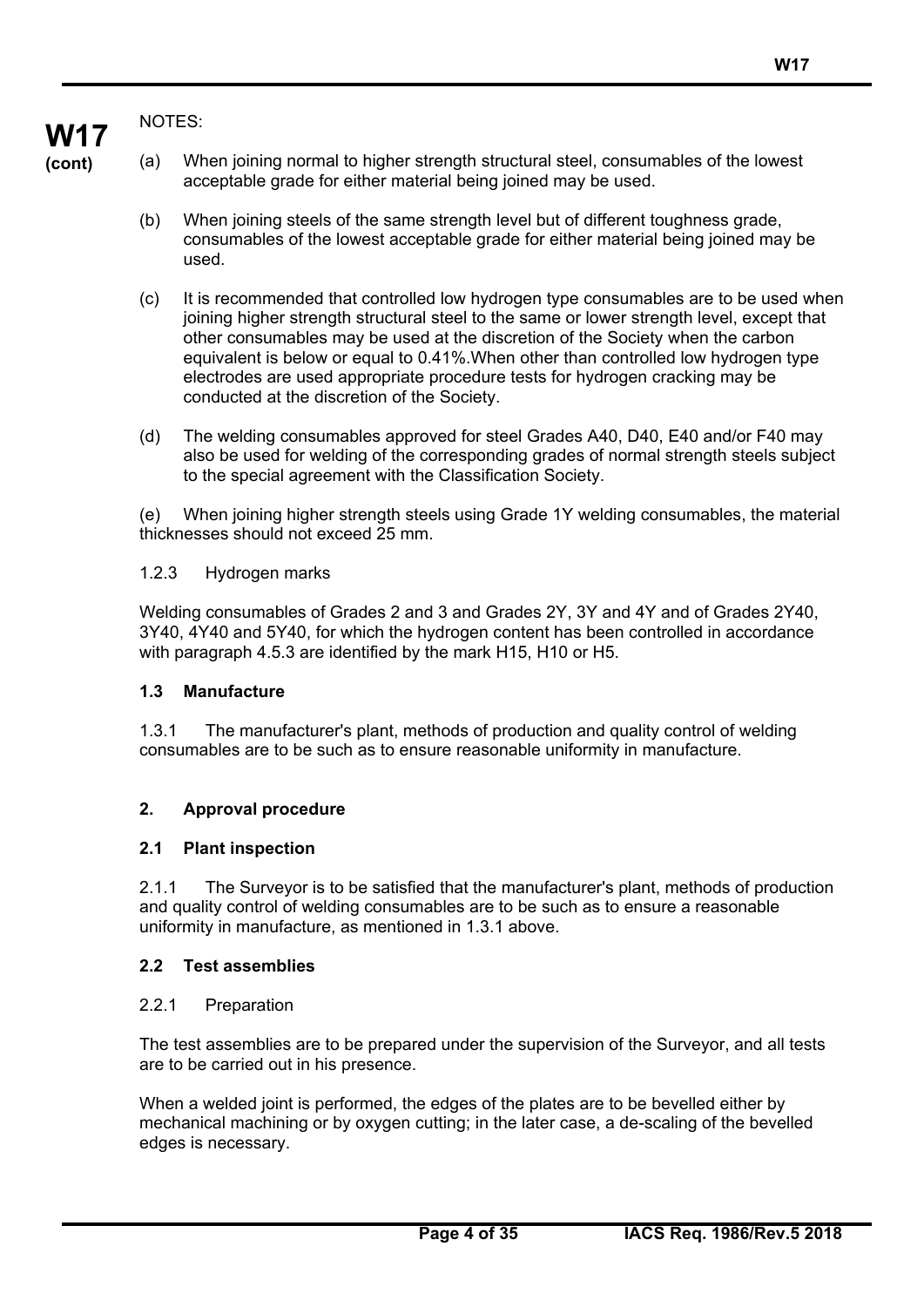## 2.2.2 Welding conditions

**W17 (cont)**

The welding conditions used such as amperage, voltage, travel speed, etc are to be within the range recommended by the manufacturer for normal good welding practice. Where a filler material is stated to be suitable for both alternating current (AC) and direct current (DC), AC is to be used for the preparation of the test assemblies.

## **2.3 Firms with several factories - sister firms**

When a filler product is manufactured in several factories of the same company, the complete series of approval tests should be carried out in one of the works only. In the other factories, a reduced test programme at least equivalent to annual tests is permitted if the manufacturer can certify that the materials used and the fabrication process are identical with those used in the main works.

This requirement is applicable to all manufacturers of filler products under license (sister firms). However, should there be any doubt, complete test-series may be required.

NOTE:

Wire flux combination for submerged arc welding. If a unique powder flux is combined with different wires coming from several factories belonging to the same firm, it may be admitted to perform only one test-series if the different wires are conformable to the same technical specification, after approval of the relevant Classification Society.

#### **2.4 Annual inspection and tests**

The production techniques and associated quality control procedures at all establishments approved for the manufacture of welding consumables are to be subjected to an annual reappraisal. On these occasions, samples of the approved consumable are to be selected by the Surveyor and subjected to the tests detailed in subsequent sections of these Requirements. These are to be completed and reported within the one year period beginning at the initial approval date, and repeated annually so as to provide at least an average of one annual test per year. Equivalent alternative arrangements may be accepted subject to special agreement with the Classification Society.

#### **2.5 Alterations to approved consumables**

Any alteration proposed by the manufacturer to the approved consumable which may result in a change in the chemical composition and the mechanical properties of the deposited metal, must be immediately notified to the Society. Additional tests may be necessary.

#### **2.6 Upgrading and uprating**

Upgrading and uprating of welding consumables will be considered only at manufacturer's request, preferably at the time of annual testing. Generally, for this purpose, tests from butt weld assemblies will be required in addition to the normal annual approval tests.

#### **2.7 Additional tests**

 $\overline{a}$ 

The classification societies may request, in a particular case, additional tests or requirements as may be considered necessary.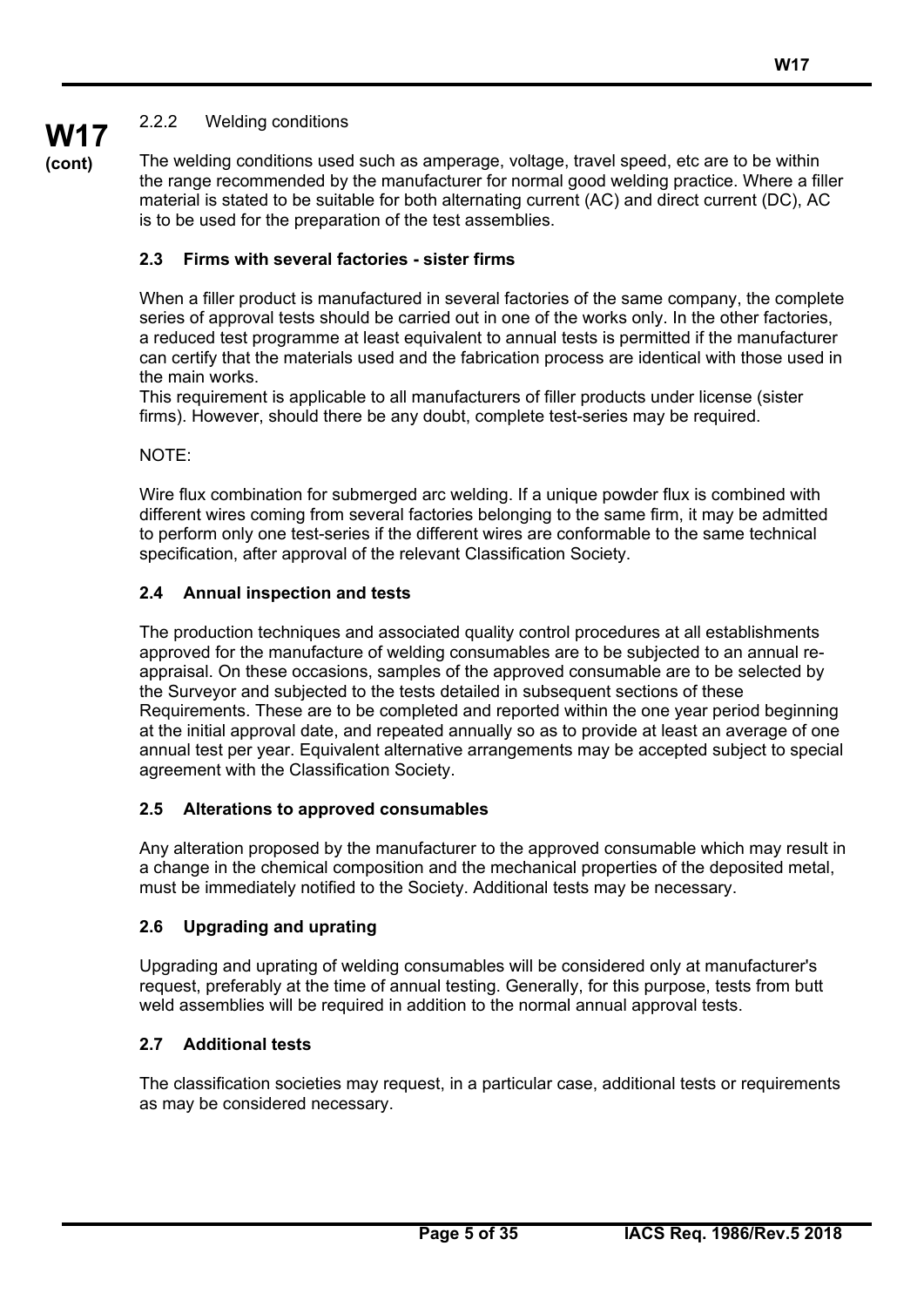## **3. Mechanical testing procedure**

## **3.1 Test specimens**

## 3.1.1 Specimens dimensions

Deposited metal and butt weld tensile, butt weld bend and Charpy V-notch impact test specimens are to be machined to the dimensions given in UR W2.

## 3.1.2 Specimens location and preparation

.1 Deposited metal tensile

The longitudinal axis must coincide with the centre of the weld and:

- (i) the mid thickness of the weld in the deposited metal test assemblies;
- (ii) the mid thickness of the 2nd run in the two-run welded test assemblies.

The specimens may be heated to a temperature not exceeding 250°C for a period not exceeding 16 hours for hydrogen removal prior to testing.

.2. Butt weld tensile

The upper and lower surfaces of the weld are to be filed, ground or machined flush with the surface of the plate.

#### .3 Butt weld bend

The upper and lower surfaces of the weld are to be filed, ground or machined flush with the Surface of the plate and the sharp corners of the specimens rounded to a radius not exceeding 2 mm.

#### .4 Charpy V-notch impact

The test specimens shall be cut with their longitudinal axes transverse to the weld length and:

- (i) at mid thickness of the weld in the deposit metal and butt weld test assemblies with multi-run technique;
- (ii) on the 2nd run side, 2 mm maximum below the surface in the two-run welded test assemblies;
- (iii) 2 mm maximum below one surface in the electroslag or electrogas welded test assemblies.

The notch shall be cut in the face of the test piece perpendicular to the surface of the plate and shall be positioned in the centre of the weld and, for electroslag and electrogas welded test assemblies, also at 2 mm from the fusion line in the deposited metal.

## **3.2 Testing procedures**

#### 3.2.1 Tensile

 $\overline{a}$ 

Tensile tests are to be carried out on an approved tensile testing machine. On deposited metal test specimens, the values of yield stress, tensile strength and elongation are to be recorded. On butt weld specimens, the values of tensile strength are to be recorded together with the position of fracture.

**(cont)**

**W17**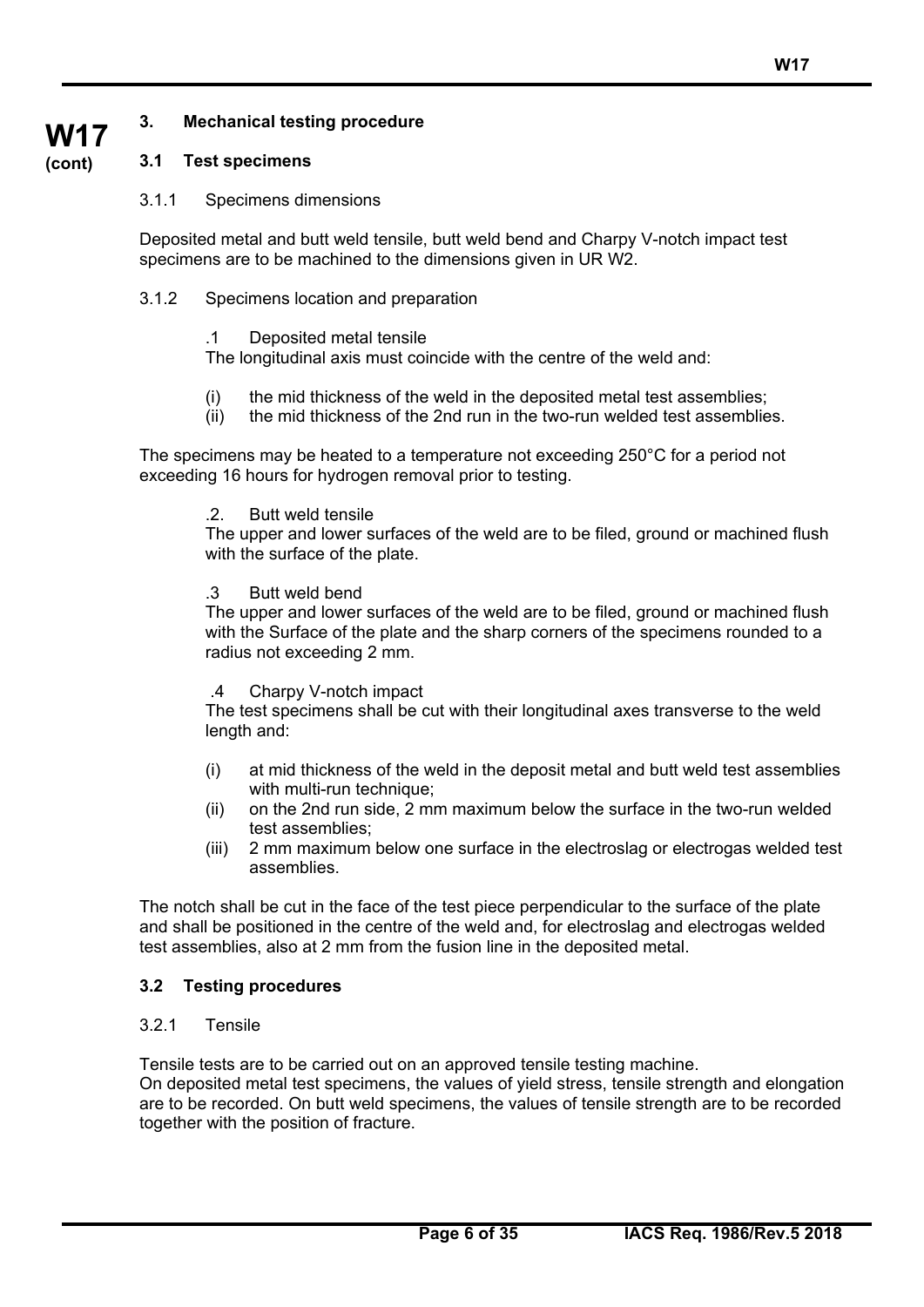## **W17 (cont)**

The test specimens are to be capable of withstanding, without fracture or crack, being bent through an angle of 120° over a former having a diameter three times the thickness of the specimen. However, superficial cracks of less than 3 mm long on the outer surface should not be taken into consideration.

For each set of bend tests one specimen is to be tested with the face of the weld in tension and the other with the root of the weld in tension except in the electroslag or electrogas welded test assemblies, where side bend tests are carried out in lieu of face and root bend tests.

## 3.2.3 Charpy V-notch impact

Impact tests are to be carried out on a Charpy impact machine of an approved type.

A set of three test specimens is to be prepared and tested. The average absorbed energy value is to comply with the requirements of subsequent sections. One individual value may be less than the required average value provided that it is not less than 70% of this value.

The test temperature for Grades 2, 2Y, 2Y40, 3, 3Y, 3Y40, 4Y, 4Y40 and 5Y40 test pieces is to be controlled to within ±2°C of the prescribed temperature.

#### **3.3 Re-test procedures**

#### 3.3.1 Tensile and bend

Where the result of a tensile or bend test does not comply with the requirements, duplicate test specimens of the same type are to be prepared and satisfactorily tested. Where insufficient original welded assembly is available, a new assembly is to be prepared using welding consumables from the same batch. If the new assembly is made with the same procedure (particularly the number of runs) as the original assembly, only the duplicate re-test specimens needs to be prepared and tested. Otherwise, all test specimens should be prepared as for re-testing.

#### 3.3.2 Charpy V-notch impact

Re-test requirements for Charpy impact tests are to be in accordance with UR W2. Further re-tests may be made at the Surveyor's discretion, but these must be made on a new welded assembly and must include all tests required for the original assembly, even those which were previously satisfactory.

#### **4. Covered electrodes for manual arc welding**

#### **4.1 General**

#### 4.1.1 Grades

 $\overline{a}$ 

Depending on the results of the Charpy V-notch impact tests, electrodes are divided into the following grades

- for normal strength steel: Grades 1, 2 and 3
- for higher strength steel with minimum yield strength up to 355 N/mm<sup>2</sup>: Grades 2Y and 3Y and 4Y (Grade 1Y not applicable for manual welding).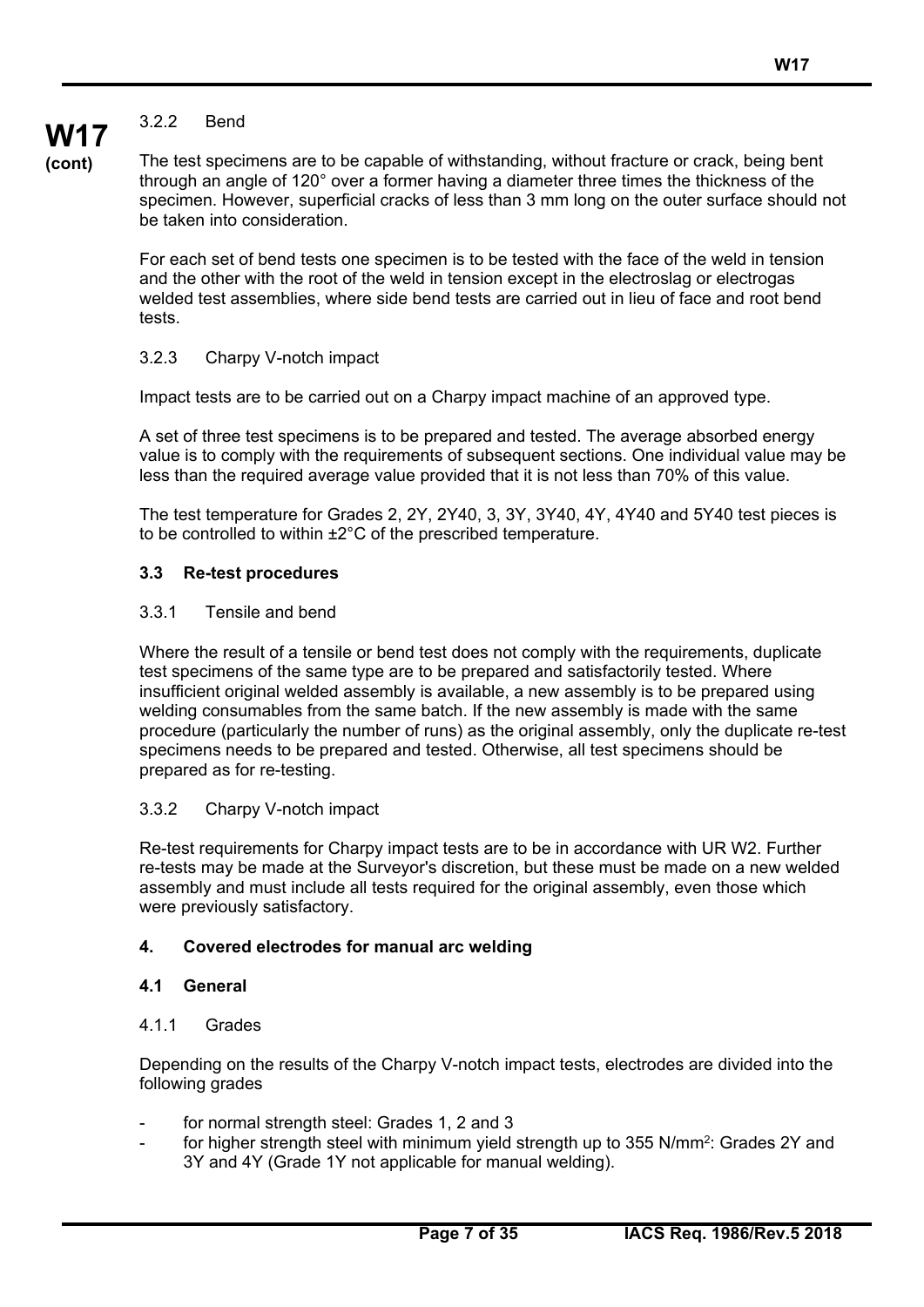for higher strength steels with minimum yield strength up to 390 N/mm<sup>2</sup>: Grades 2Y40, 3Y40, 4Y40 and 5Y40.

**W17 (cont)**

4.1.2 Hydrogen marks

If the electrodes are in compliance with the requirements of the hydrogen test given in 4.5 hereafter, a suffix H15, H10 or H5 will be added to the Grade mark.

#### **4.2 Deposited metal tests**

#### 4.2.1 Preparation of deposited metal test assemblies

Two deposited metal test assemblies are to be prepared in the downhand position as shown in Fig 4.1, one with 4 mm diameter electrodes and the other with the largest size manufactured. If an electrode is available in one diameter only, one test assembly is sufficient. Any grade of ship structural steel may be used for the preparation of these test assemblies.



All dimensions in mm unless otherwise indicated

#### **Figure 4.1 Deposited metal test assembly**

 $\overline{a}$ 

The weld metal is to be deposited in single or multi-run layers according to normal practice, and the direction of deposition of each layer is to alternate from each end of the plate, each run of weld metal being not less than 2 mm and not more than 4 mm thick. Between each run, the assembly is to be left in still air until it has cooled to less than 250°C but not below 100°C, the temperature being taken in the centre of the weld, on the surface of the seam. After welding, the test assemblies are not to be subjected to any heat treatment.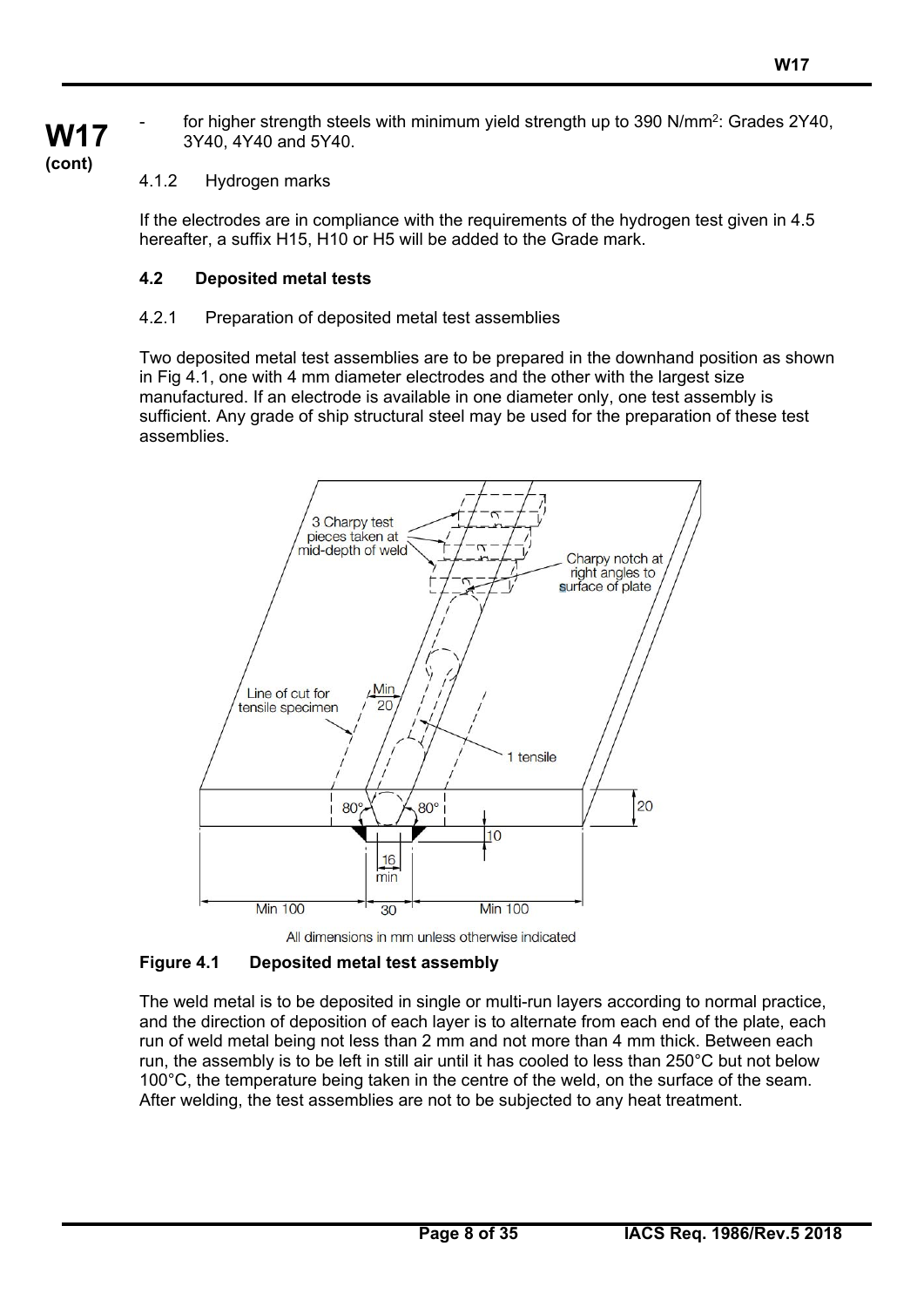## 4.2.2 Chemical analysis

**W17 (cont)**

At the discretion of each individual Society, the chemical analysis of the deposited weld metal in each test assembly is to be supplied by the manufacturer and is to include the content of all significant alloving element.

#### 4.2.3 Execution of tests

One tensile and three impact test specimens are to be taken from each test assembly as shown in Figure 4.1. Care is to be taken that the axis of the tensile test specimen coincides with the centre of the weld and the mid-thickness of the plates. Tests are to be performed according to Section 3 of these requirements.

#### 4.2.4 Results of tests and requirements

The results of all tests are to comply with the requirements of Table 4a as appropriate.

|                | <b>Yield stress</b>          | <b>Tensile</b>                | Elongation on 50<br>mm gauge length | Charpy V-notch impact<br>tests |           |  |
|----------------|------------------------------|-------------------------------|-------------------------------------|--------------------------------|-----------|--|
| Grade          | N/mm <sup>2</sup><br>minimum | strength<br>N/mm <sup>2</sup> | $(L0=5 d)$                          | Test                           | Average   |  |
|                |                              |                               | % minimum                           | Temperature                    | Energy    |  |
|                |                              |                               |                                     | $^{\circ}$ C                   | J minimum |  |
|                |                              |                               |                                     | 20                             | 47        |  |
| $\overline{2}$ | 305                          | 400-560                       | 22                                  | 0                              | 47        |  |
| 3              |                              |                               |                                     | $-20$                          | 47        |  |
| 2Y             |                              |                               |                                     | 0                              | 47        |  |
| 3Y             | 375                          | 490-660                       | 22                                  | $-20$                          | 47        |  |
| 4Y             |                              |                               |                                     | $-40$                          | 47        |  |
| 2Y40           |                              |                               |                                     | 0                              | 47        |  |
| 3Y40           |                              |                               |                                     | $-20$                          | 47        |  |
| 4Y40           | 400                          | 510-690                       | 22                                  | $-40$                          | 47        |  |
| 5Y40           |                              |                               |                                     | $-60$                          | 47        |  |

## **Table 4a Requirements for deposited metal tests (covered manual electrodes)**

#### **4.3 Butt weld tests**

 $\overline{a}$ 

#### 4.3.1 Preparation of butt weld test assemblies

Butt weld assemblies as shown in Fig 4.2 are to be prepared for each welding position (downhand, horizontal-vertical, vertical-upward, vertical-downward and overhead) for which the electrode is recommended by the manufacturer, except that electrodes satisfying the requirements for downhand and vertical-upward positions will be considered as also complying with the requirements for the horizontal-vertical position subject to the agreement of the Classification Society.

Where the electrode is to be approved only in the downhand position, an additional test assembly is to be prepared in that position.

For the preparation of the test assemblies one of the steel grades as listed below for the individual electrode grades shall be used:

| Grade 1 electrodes |         |
|--------------------|---------|
| Grade 2 electrodes | A, B, D |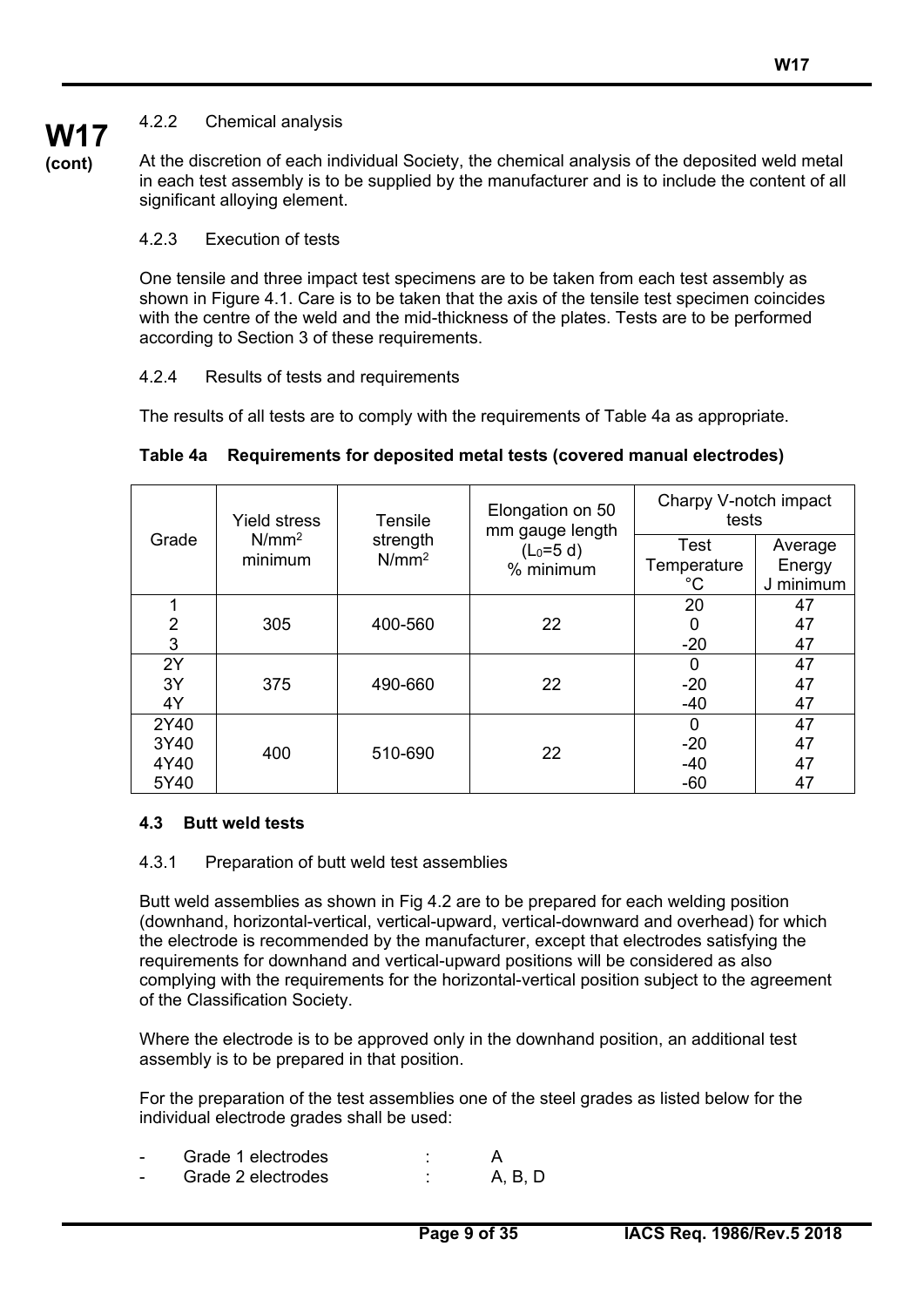|            |                | Grade 3 electrodes    |                            | A, B, D, E                             |
|------------|----------------|-----------------------|----------------------------|----------------------------------------|
| <b>W17</b> | ۰              | Grade 2Y electrodes   | $\mathcal{L}^{\text{max}}$ | A32, A36, D32, D36                     |
| (cont)     | $\blacksquare$ | Grade 3Y electrodes   |                            | A32, A36, D32, D36, E32, E36           |
|            | ۰              | Grade 4Y electrodes   | t.                         | A32, A36, D32, D36, E32, E36, F32, F36 |
|            | $\sim 100$     | Grade 2Y40 electrodes | $\mathbb{Z}^{\mathbb{Z}}$  | A40, D40                               |
|            | ۰              | Grade 3Y40 electrodes | $\mathbb{R}^n$             | A40, D40, E40                          |
|            | $\blacksquare$ | Grade 4Y40 electrodes | ÷                          | A40, D40, E40, F40                     |
|            | Ξ.             | Grade 5Y40 electrodes | $\mathbb{R}^n$             | A40, D40, E40, F40                     |
|            |                |                       |                            |                                        |

Where higher strength steel with minimum yield strength 315 N/mm2 is used for grade 2Y, 3Y and 4Y electrodes, the actual tensile strength of the steel is to be not less than 490 N/mm2. The chemical composition including the content of grain refining elements is to be reported.



All dimensions in mm unless otherwise indicated

#### **Figure 4.2 Butt weld test assembly**

 $\overline{a}$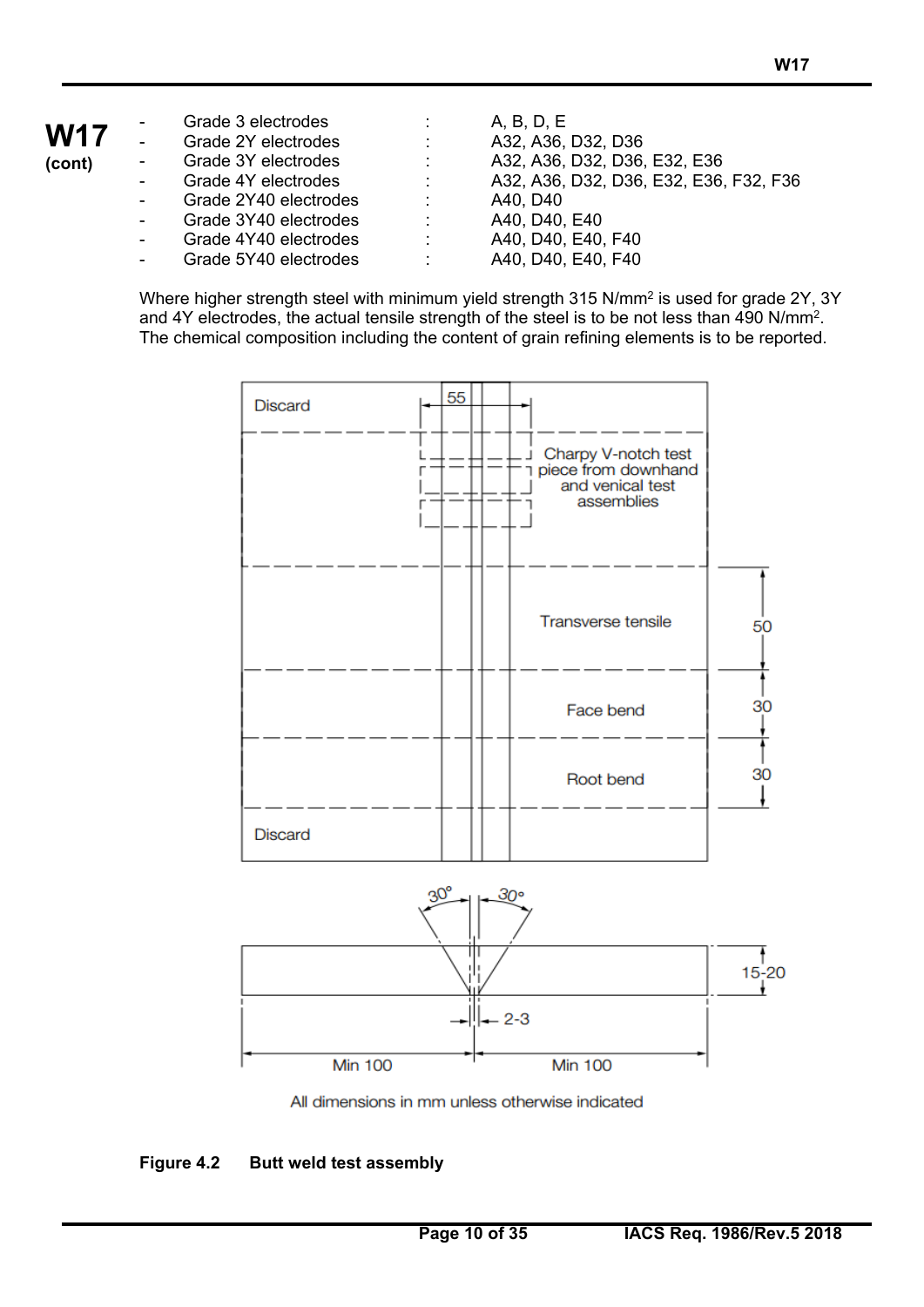#### 4.3.2 Sequence of welding

**W17** 

**(cont)** The following welding procedure is to be adopted in making test assemblies:

> Downhand (a). The first run with 4 mm diameter electrode. Remaining runs (except the last two layers) with 5 mm diameter electrodes or above according to the normal welding practice with the electrodes. The runs of the last two layers with the largest diameter of electrode manufactured.

> Downhand (b). (Where a second downhand test is required). First run with 4 mm diameter electrode. Next run with an electrode of intermediate diameter of 5 mm or 6 mm, and the remaining runs with the largest diameter of electrode manufactured.

> Horizontal-vertical. First run with 4 mm or 5 mm diameter electrode. Subsequent runs with 5 mm diameter electrodes.

Vertical-upward and overhead. First run with 3.25 mm diameter electrode. Remaining runs with 4 mm diameter electrodes or possibly with 5 mm if this is recommended by the manufacturer for the positions concerned.

Vertical-downward. If the electrode tested is intended for vertical welding in the downward direction, this technique is to be adopted for the preparation of the test assembly using electrode diameters as recommended by the manufacturer.

For all assemblies the back sealing runs are to be made with 4 mm diameter electrodes in the welding position appropriate to each test sample, after cutting out the root run to clean metal. For electrodes suitable for downhand welding only, the test assemblies may be turned over to carry out the back sealing run.

Normal welding practice is to be used, and between each run the assembly is to be left in still air until it has cooled to less than 250°C but not below 100°C, the temperature being taken in the centre of the weld, on the surface of the seam. After welding, the test assemblies are not to be subjected to any heat treatment.

#### 4.3.3 Radiographic examination

It is recommended that the welded assemblies be subjected to a radiographic examination to ascertain if there are any defects in the weld prior to the preparation of test specimens.

#### 4.3.4 Execution of tests

 $\overline{a}$ 

The test specimens as shown in Figure 4.2 are to be prepared from each test assembly. Tests are to be performed according to Section 3 requirements.

#### 4.3.5 Result of tests and requirements

The results of all tensile and impact tests are to comply with the requirements of table 4b as appropriate. The position of fracture in the transverse tensile test is to be reported. The bend test specimens can be considered as complying with the requirements if, after bending, no crack or defect having any dimensions exceeding 3 mm can be seen on the outer surface of the test specimen.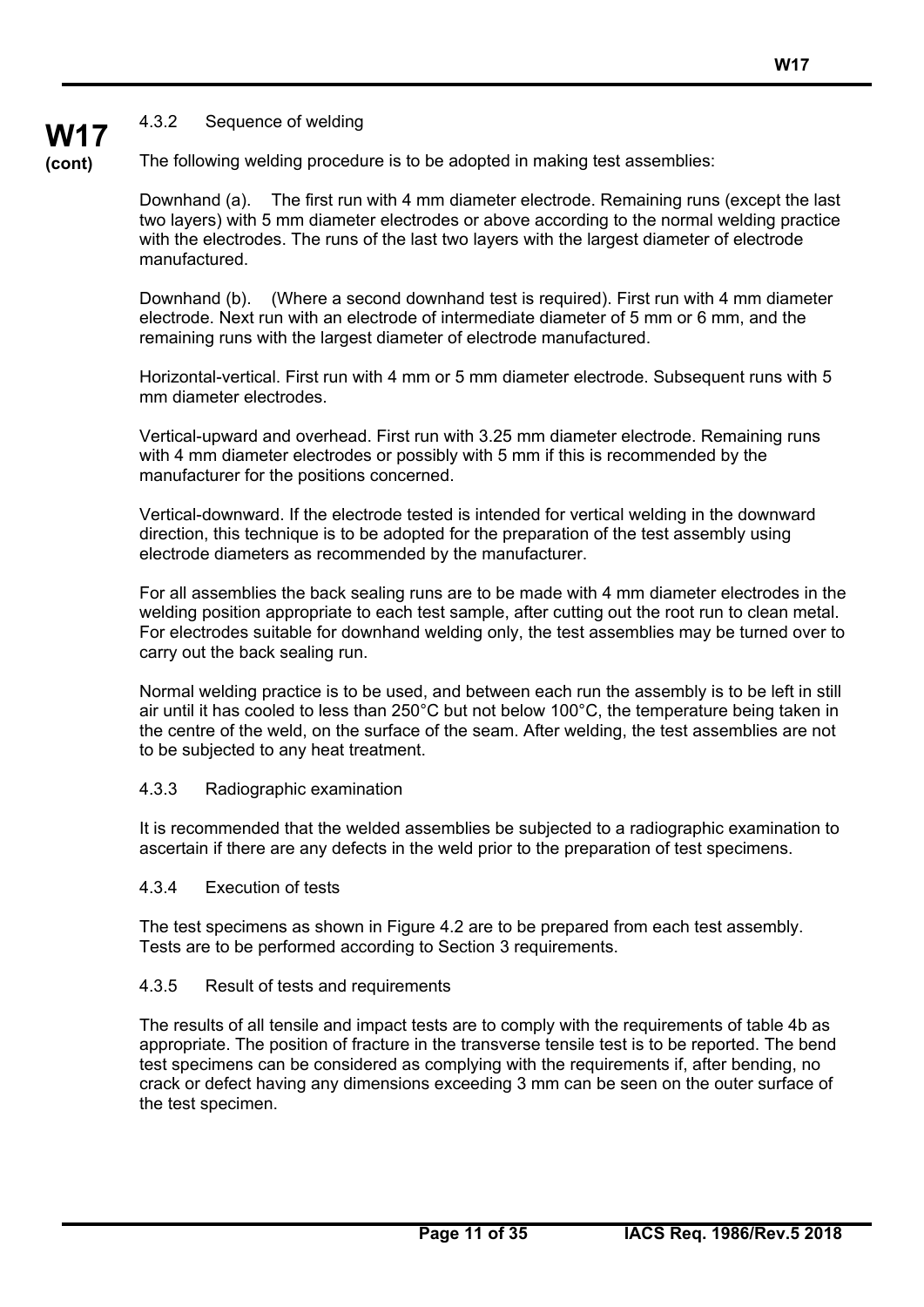## **Table 4b Requirements for butt weld test (covered manual electrodes)**

|       |                                       | Charpy V-notch impact tests    |                                             |                                   |  |  |
|-------|---------------------------------------|--------------------------------|---------------------------------------------|-----------------------------------|--|--|
| Grade | Tensile strength<br>(transverse test) | Test                           | Average energy - J minimum                  |                                   |  |  |
|       | N/mm <sup>2</sup>                     | Temperature<br>$\rm ^{\circ}C$ | Downhand, horizontal-<br>vertical, overhead | Vertical (upward and<br>downward) |  |  |
|       |                                       | 20                             | 47                                          | 34                                |  |  |
| 2     | 400                                   |                                | 47                                          | 34                                |  |  |
| 3     |                                       | $-20$                          | 47                                          | 34                                |  |  |
| 2Y    |                                       | 0                              | 47                                          | 34                                |  |  |
| 3Y    | 490                                   | $-20$                          | 47                                          | 34                                |  |  |
| 4Y    |                                       | $-40$                          | 47                                          | 34                                |  |  |
| 2Y40  |                                       | 0                              | 47                                          | 39                                |  |  |
| 3Y40  | 510                                   | $-20$                          | 47                                          | 39                                |  |  |
| 4Y40  |                                       | $-40$                          | 47                                          | 39                                |  |  |
| 5Y40  |                                       | $-60$                          | 47                                          | 39                                |  |  |

#### **4.4 Hot cracking test**

**W17 (cont)**

4.4.1 Hot cracking test may be required at the discretion of each individual Society.

#### **4.5 Hydrogen test**

 $\overline{a}$ 

#### 4.5.1 Hydrogen marks

At the request of the manufacturer, electrodes may be submitted to a hydrogen test. A suffix H15, H10 or H 5 will be added to the grade number to indicate compliance with the requirements of this test.

#### 4.5.2 Execution of hydrogen test

The mercury method or thermal conductivity detector method according to standard ISO 3690 is to be used. Four weld assemblies are to be prepared. The temperature of the specimens and minimum holding time are to be complied with following, according to the measuring method respectively:

|                                   | <b>Measuring Method</b> | <b>Test Temperature</b><br>(°C | Minimum Holding<br>Time<br>'n |
|-----------------------------------|-------------------------|--------------------------------|-------------------------------|
| Thermal<br>Conductivity           | Gas<br>Chromatography   | 45                             | 72                            |
| Detector<br>Method <sup>(1)</sup> |                         | 150                            |                               |

Note (1) The use of hot carrier gas extraction method may be considered subject to verification of the testing procedure to confirm that collection and measurement of the hydrogen occurs continuously until all of the diffusible hydrogen is quantified.

The use of the glycerine method may be admitted at the Classification Society discretion. This method is described hereafter.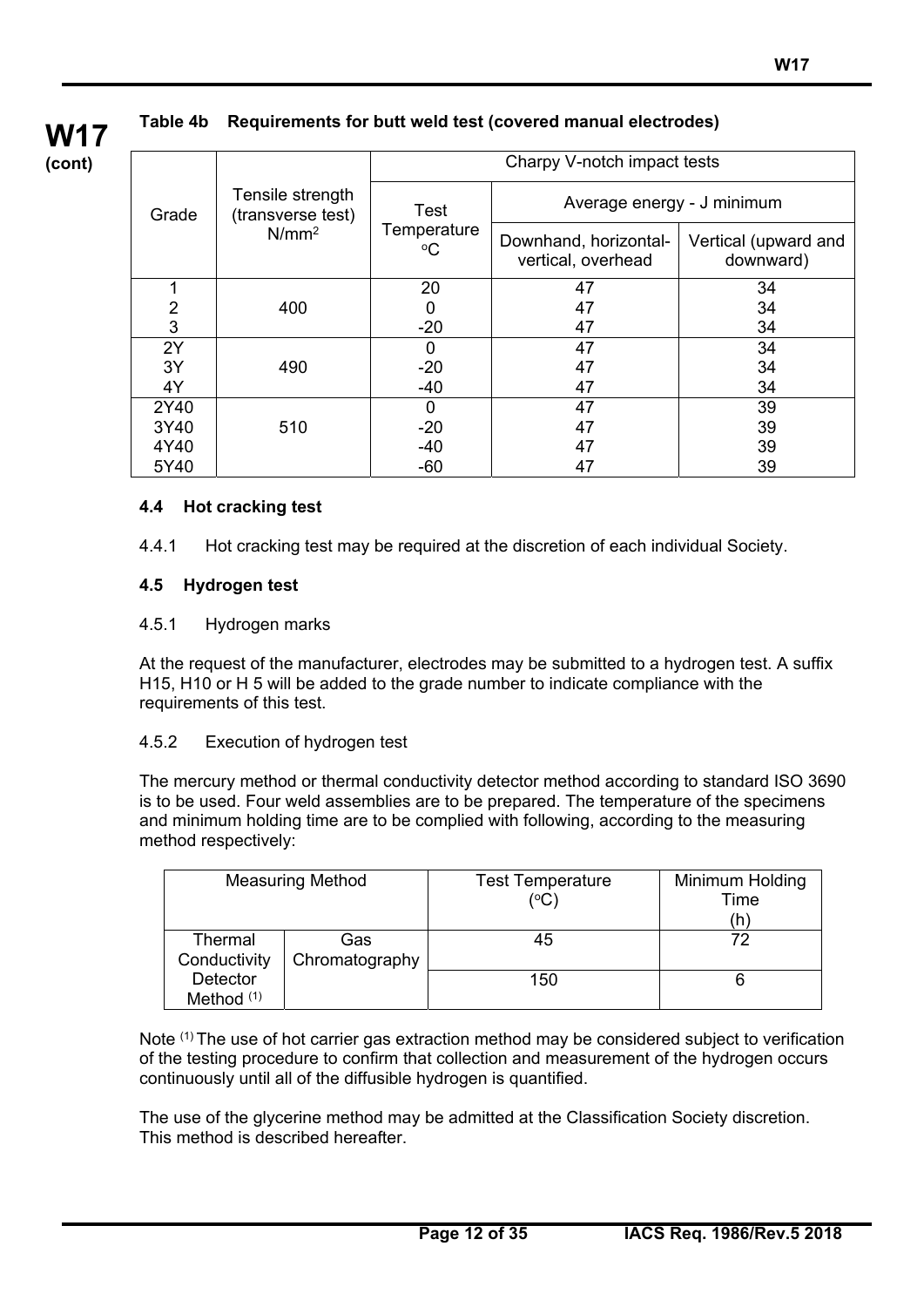Four test specimens are to be prepared, measuring 12 mm by 25 mm in cross section by about 125 mm in length. The parent metal may be any grade of ship structural steel and, before welding, the specimens are to be weighed to the nearest 0.1 gram. On the 25 mm surface of each test specimen, a single bead of welding is to be deposited, about 100 mm in length by a 4 mm electrode, fusing 150 mm of the electrode. The welding is to be carried out with an arc as short as possible and with a current of about 150 amp.

The electrodes, prior to welding, can be submitted to the normal drying process recommended by the manufacturer. Within 30 seconds of the completion of the welding of each specimen the slag is to be removed and the specimen quenched in water at approximately 20°C.

After 30 seconds in the water, the specimen is to be cleaned and dried, and then placed in an apparatus suitable for the collection of hydrogen by displacement of glycerine. The glycerine is to be kept at a temperature of 45°C during the test. All four specimens are to be welded and placed in individual hydrogen collecting apparatus within a period of time which will limit any variation in hydrogen content due to variation in exposure to moisture absorption following any drying treatment. This should not exceed 30 minutes.

The specimens are to be kept immersed in the glycerine for a period of 48 hours and, after removal, are to be cleaned in water and spirit dried and weighed to the nearest 0.1 gram to determine the amount of weld deposit. The amount of gas involved is to be measured to the nearest 0.05 cm<sup>3</sup> and corrected for temperature and pressure to  $0^{\circ}$ C and 760 mm Hg.

## 4.5.3 Results to be obtained

**W17 (cont)**

> The individual and average diffusible hydrogen contents of the four specimens are to be reported, and the average value in  $cm<sup>3</sup>$  per 100 grams is not to exceed the following:

| Mark                                                                 | Diffusible Hydrogen Contents | <b>Measuring Method</b>                     |  |  |
|----------------------------------------------------------------------|------------------------------|---------------------------------------------|--|--|
| H 15                                                                 | $15^{1}$                     | <b>Mercury Method</b>                       |  |  |
| H 10                                                                 | 10 <sup>2</sup>              | <b>Thermal Conductivity Detector Method</b> |  |  |
|                                                                      |                              | <b>Glycerine Method</b>                     |  |  |
| H 5                                                                  | 5                            | <b>Mercury Method</b>                       |  |  |
|                                                                      |                              | <b>Thermal Conductivity Detector Method</b> |  |  |
| $110 \text{ cm}^3$ per 100 grams where the glycerine method is used. |                              |                                             |  |  |
| $25 \text{ cm}^3$ per 100 grams where the glycerine method is used.  |                              |                                             |  |  |

Note: The glycerine method is not to be used for the welding consumables with H 5 mark.

#### **4.6 Covered electrodes for manual fillet welding**

#### 4.6.1 General

 $\overline{a}$ 

Where an electrode is submitted only to approval for fillet welding and to which the butt weld test provided in 4.3 is not considered applicable, the first approval tests are to consist of the fillet weld tests given in 4.6.2, and deposited metal tests similar to those indicated in 4.2. Where an electrode is submitted to approval for both butt and fillet welding, the first approval tests may, at the discretion of the Classification Society, include one fillet weld test as detailed hereunder and welded in the horizontal-vertical position.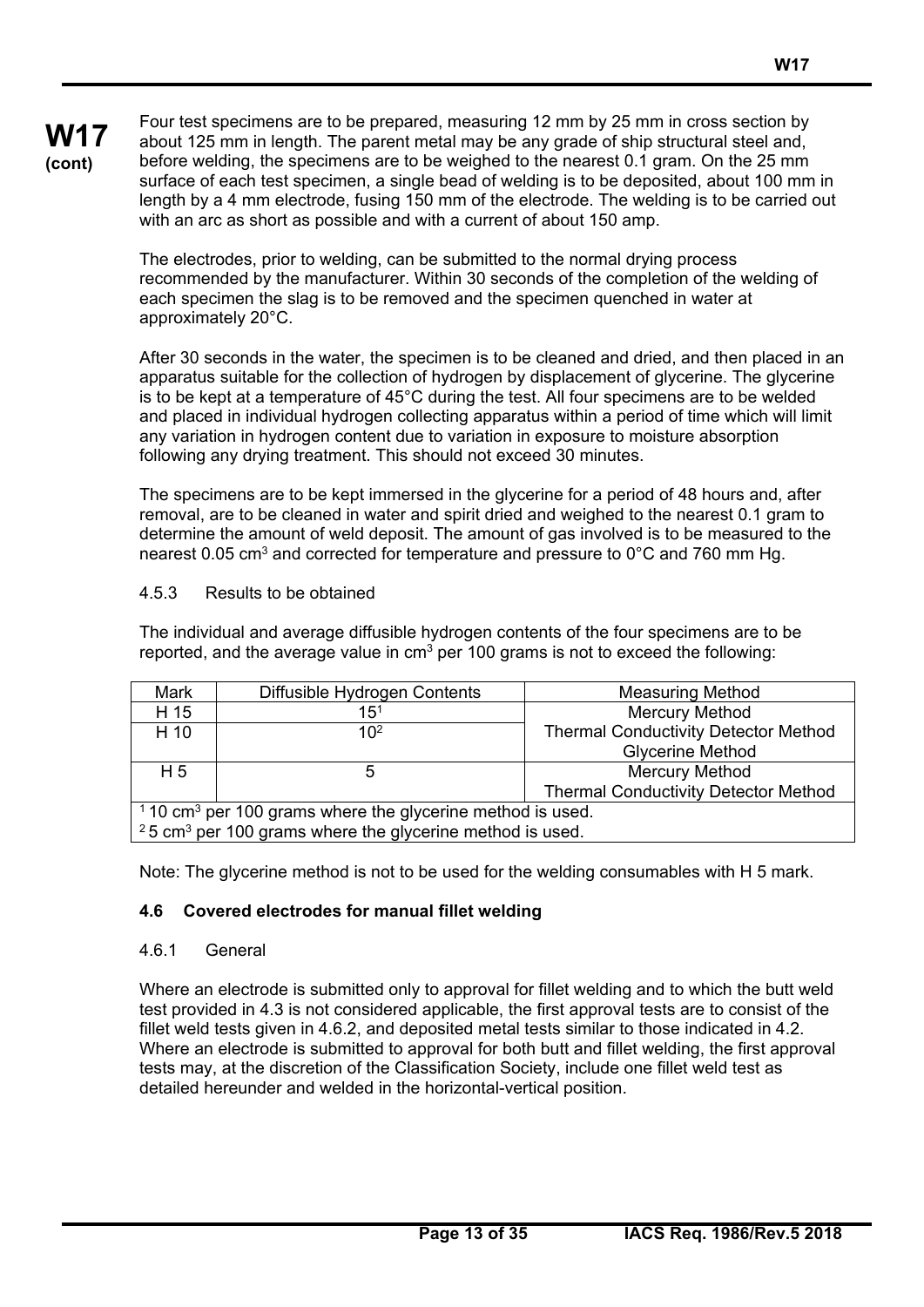#### 4.6.2 Fillet weld test assemblies

**W17 (cont)**

When the electrode is proposed only for fillet welding, fillet weld assemblies as shown in figure 4.3, are to be prepared for each welding position (horizontal-vertical, vertical upwards, vertical downwards or overhead) for which the electrode is recommended by the manufacturer. The length of the test assemblies L is to be sufficient to allow at least the deposition of the entire length of the electrode being tested.

The grade of steel used for the test assemblies is to be as detailed in 4.3.1.

The first side is to be welded using the maximum size of electrode manufactured and the second side is to be welded using the minimum size of electrode manufactured and recommended for fillet welding.

The fillet size will in general be determined by the electrode size and the welding current employed during testing.

#### 4.6.3 Tests on fillet weld assemblies

#### .1 Macrographs

Each test assembly is to be sectioned to form three macro-sections each about 25mm thick. They are to be examined for root penetration, satisfactory profile, freedom from cracking and reasonable freedom from porosities and slag inclusions.

#### .2 Hardness

At the discretion of each Classification Society, the hardness of the weld, of the heat affected zone (HAZ) and of parent metal may be determined, and reported for information (see figure 4.4).

#### .3 Fracture

 $\overline{a}$ 

One of the remaining sections of the fillet weld is to have the weld on the first side gouged or machined to facilitate breaking the fillet weld, on the second side by closing the two plates together, submitting the root of the weld to tension. On the other remaining section, the weld on the second side is to be gouged or machined and the section fractured using the same procedure. The fractured surfaces are to be examined and there should be no evidence of incomplete penetration, or internal cracking and they should be reasonably free from porosity.



**Figure 4.3 Fillet weld test assembly**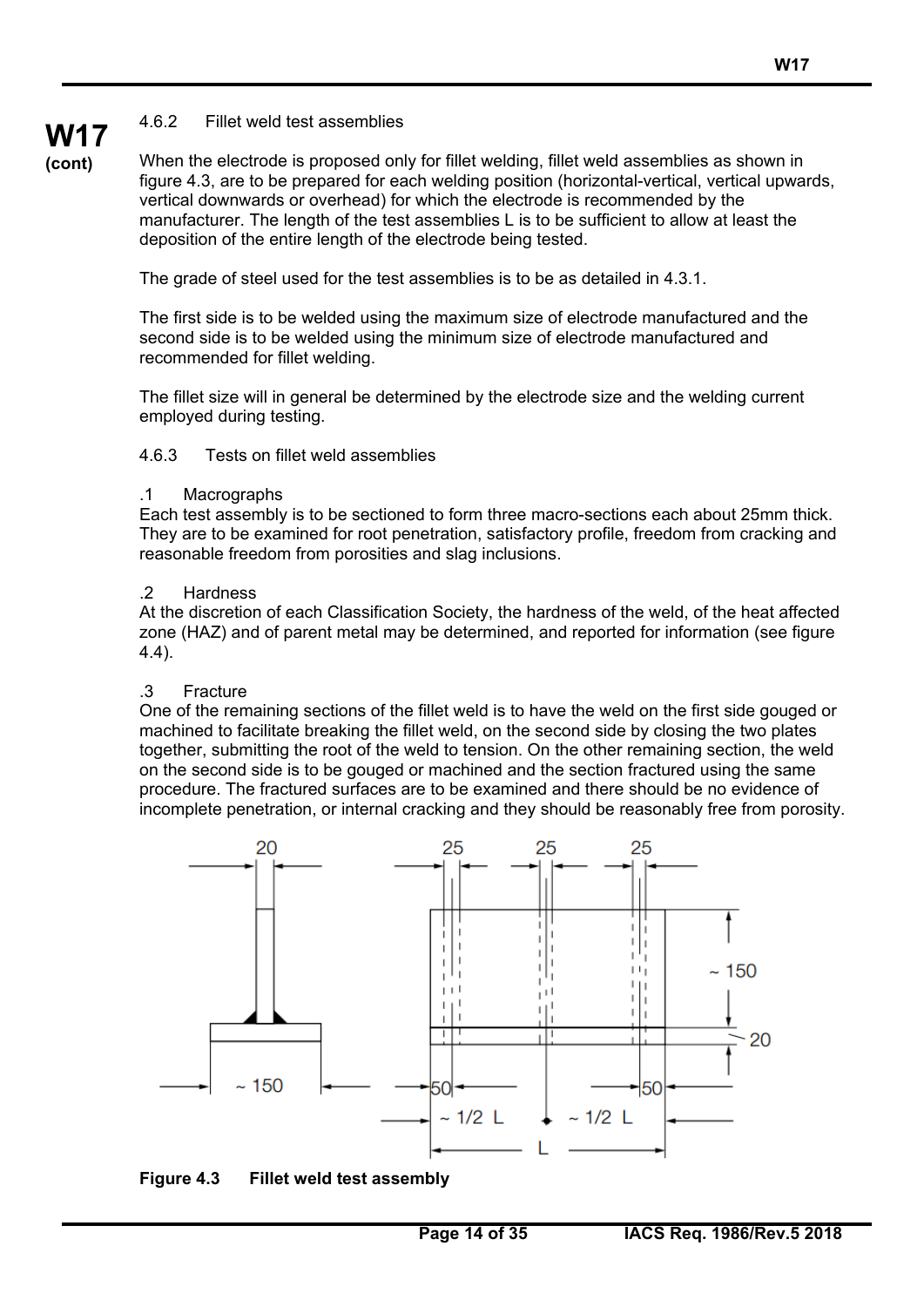



## **Figure 4.4 Hardness readings**

#### **4.7 Covered electrodes for gravity or contact welding**

Where an electrode is submitted solely to approval for use in contact welding using automatic gravity or similar welding devices, deposited metal tests, fillet weld tests (see 4-6) and, where appropriate, but weld tests similar to those for normal manual electrodes are to be carried out using the process for which the electrode is recommended by the manufacturer.

Where a covered electrode is submitted to approval for use in contact welding using automatic gravity or similar welding devices in addition to normal manual welding, fillet weld and, where appropriate, butt weld tests, using the gravity of other contact device as recommended by the manufacturer, are to be carried out in addition to the normal approval tests.

In the case of a fillet welding electrode using automatic gravity or similar contact welding devices, the fillet welding should be carried out using the welding process recommended by the manufacturer, with the longest size of the electrode manufactured. The manufacturer's recommended current range is to be reported for each electrode size.

Where approval is requested for the welding of both normal strength and higher strength steel, the assemblies are to be prepared using higher strength steel.

#### **4.8 Annual tests and upgrading**

 $\overline{a}$ 

4.8.1 Annual tests and periodical inspection of manufacturer's plant All establishments where approved electrodes are manufactured shall be subject to annual inspection.

The annual tests are to consist of at least the following:

.1 Covered electrode for normal manual arc welding

Two deposited metal test assemblies are to be prepared in accordance with 4.2. The mechanical properties (one tensile test, 3 Charpy-V impact tests on each assembly) are to be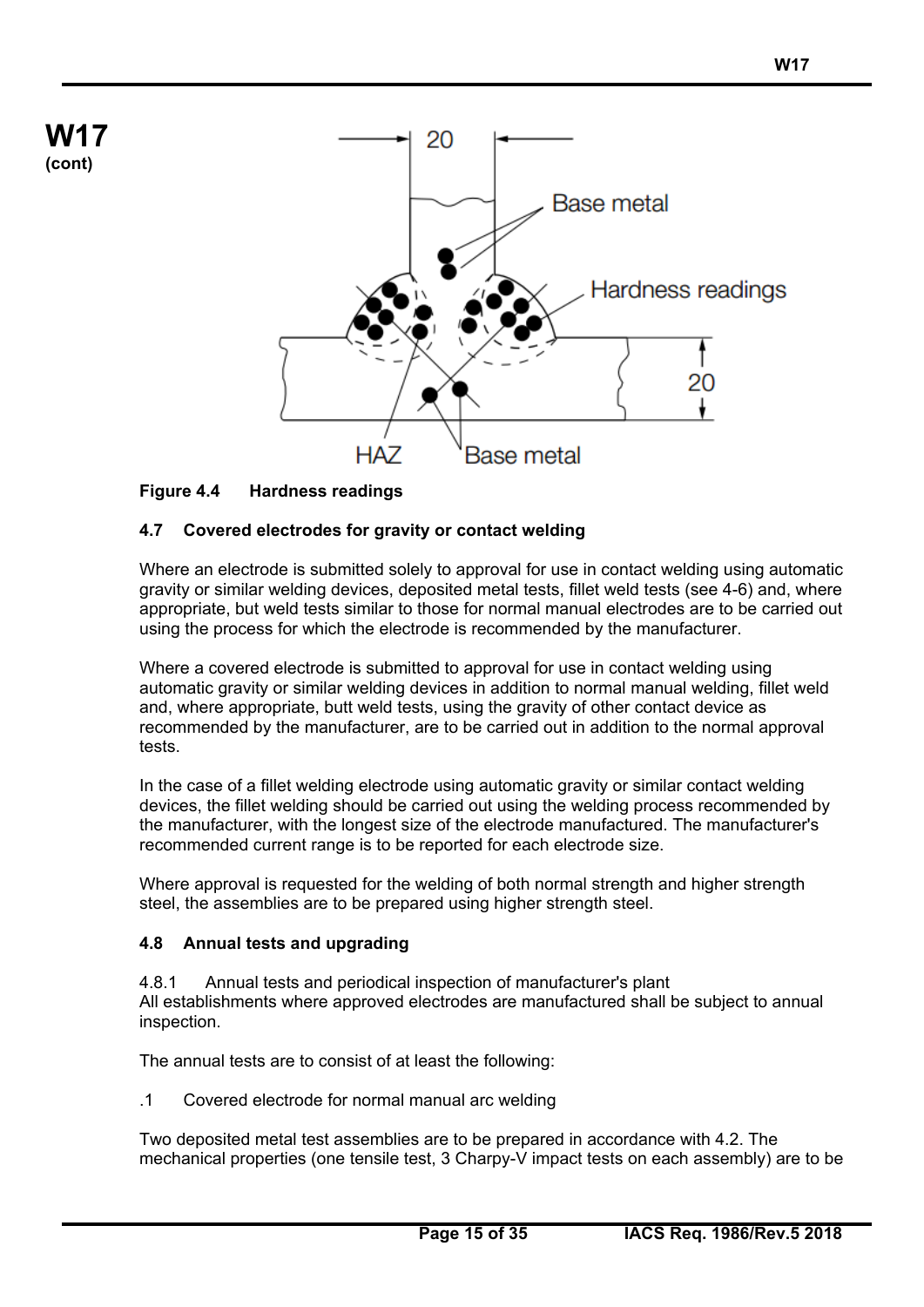**W17**  in accordance with Table 4.a. This also applies to electrodes which are approved only for fillet welding.

**(cont)**

At the discretion of the Society a butt weld test to be welded in down-hand or in vertical position, can be required in lieu of the deposited metal test 4 mm electrodes. Three Charpy V-notch impact test specimens are to be taken from the butt weld assembly. For Mark H 10 and Mark H 5 covered electrodes, a hydrogen test following 4.5 can also be required for each annual test at the discretion of the Society.

.2 Covered electrodes for gravity or contact welding

Where an electrode is approved solely for gravity or contact welding, the annual test is to consist of one deposited metal test assembly using the gravity or other contact device as recommended by the manufacturer. If this electrode is approved also for normal manual arc welding the annual test is to be performed according to 4.8.1.1.

4.8.2 Upgrading and uprating of electrodes

.1 Upgrading and uprating will be considered only at the manufacturer's request, preferably at the time of annual testing. Generally, for this purpose, tests on butt-weld assemblies will be required in addition to the normal reapproval tests.

.2 Upgrading refers to notch toughness and consequently, only Charpy V impact tests are required from the respective butt-weld assemblies as required by 4-3 (downhand, horizontal vertical, vertical up or/and down, overhead, as applicable), and have to be performed at the upgraded temperature.

These butt-weld tests are to be made in addition to the normal requirements for annual deposited metal tests (which have, of course, to take into consideration the upgraded temperature for Charpy V specimens).

.3 Uprating refers to the extension of approval in order to cover the welding of higher strength steels; of course, welding of normal strength steels continue to be covered by the extended approval, as stated in 1.2.1.

For this purpose all butt-weld tests are to be made again, as required in 4.3 and using higher strength steel, as parent metal.

#### **5. Wire flux combinations for submerged arc welding**

#### **5.1 General**

 $\overline{a}$ 

5.1.1 Categories

Wire flux combinations for single electrode submerged arc automatic welding are divided into the following two categories:

- For use with the multi-run technique
- For use with the two run technique

Where particular wire-flux combinations are intended for welding with both techniques, tests are to be carried out for each technique.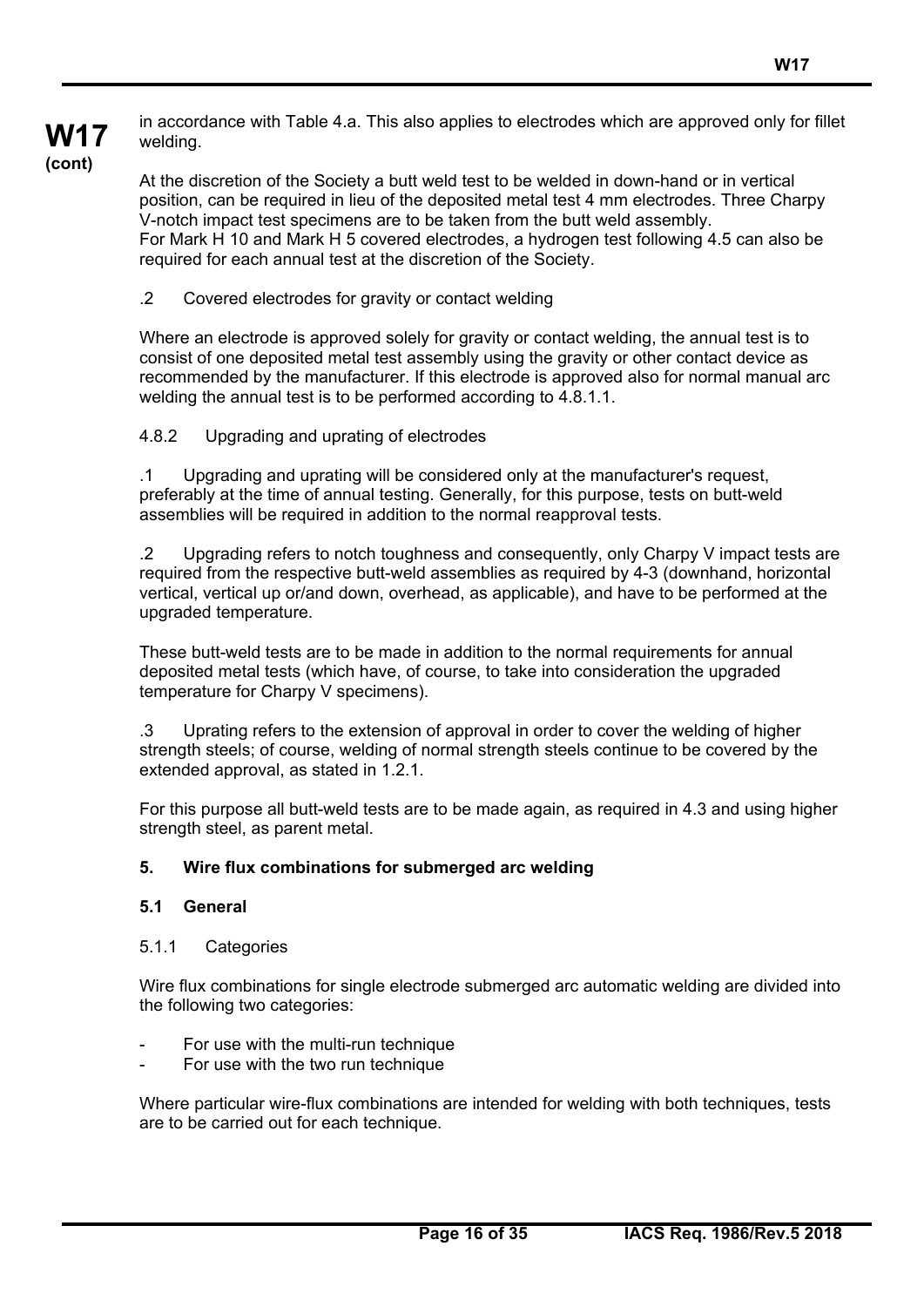#### 5.1.2 Grades

**W17** 

**(cont)** Depending on the results of impact tests, wire-flux combinations are divided into the following grades:

- For normal strength steel: Grades 1, 2 or 3
- For higher strength steels with minimum yield strength up to 355 N/mm<sup>2</sup>: Grades 1Y, 2Y, 3Y or 4Y.
- For higher strength steels with minimum yield strength up to 390 N/mm<sup>2</sup>: Grades 2Y40, 3Y40, 4Y40 or 5Y40.

The suffixes T, M or TM will be added after the grade mark to indicate approval for the tworun technique, multi-run technique or both techniques, respectively.

#### 5.1.3 Multiple electrode submerged arc welding

Wire-flux combinations for multiple electrode submerged arc welding will be subject to separate approval tests. They are to be carried out generally in accordance with the requirements of this section.

5.1.4 Mechanical tests on assemblies

Mechanical tests on assemblies with submerged arc welding for wire/flux approval are given in Table 5a.

#### **5.2 Approval tests for multi-run technique**

#### 5.2.1 Grades of steel

Where approval for use with the multi-run technique is requested, deposited metal and butt weld tests are to be carried out.

For deposited metal test assembly any grade of ship structural steel may be used. For butt weld test assembly one of the grades of steel as listed below for the individual grades of wire-flux combinations shall be used:

- Grade 1 wire-flux combinations: A
- Grade 2 wire-flux combinations: A, B, D
- Grade 3 wire-flux combinations: A, B, D, E
- Grade 1Y wire-flux combinations: A32, A36
- Grade 2Y wire-flux combinations: A32, A36, D32, D36
- Grade 3Y wire-flux combinations: A32, A36, D32, D36, E32, E36
- 
- Grade 2Y40 wire-flux combinations: A40, D40
- Grade 3Y40 wire-flux combinations: A40, D40, E40
- Grade 4Y40 wire-flux combinations: A40, D40, E40, F40
- Grade 5Y40 wire-flux combinations: A40, D40, E40, F40

 $\overline{a}$ 

- Grade 4Y wire-flux combinations: A32, A36, D32, D36, E32, E36, F32, F36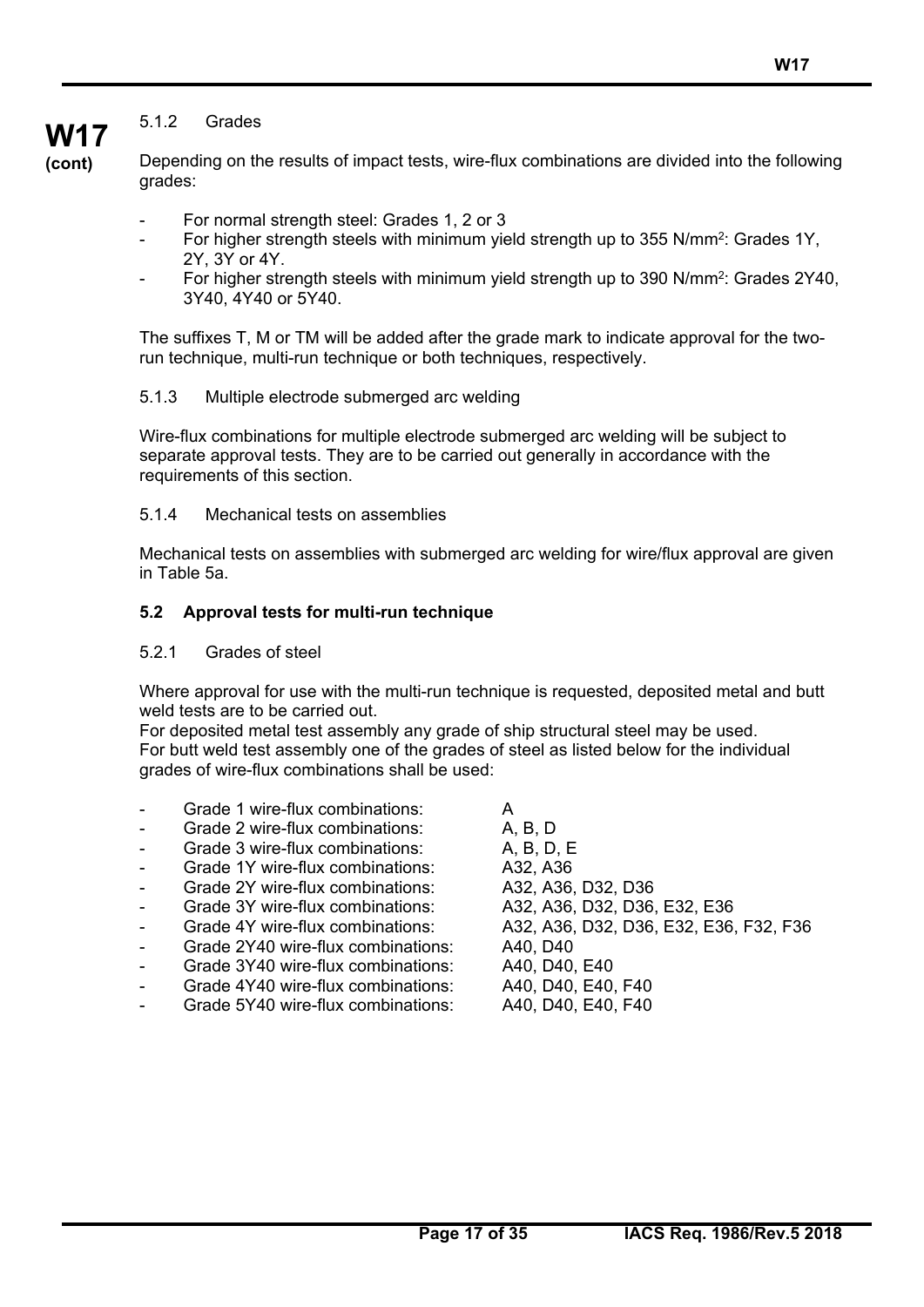#### **W17**  5.2.2 Deposited metal test assembly

## .1 Preparation

**(cont)**

One deposited metal test assembly is to be prepared as shown in Figure 5.1



All dimensions in mm unless otherwise indicated



All dimensions in mm unless otherwise indicated



 $\overline{a}$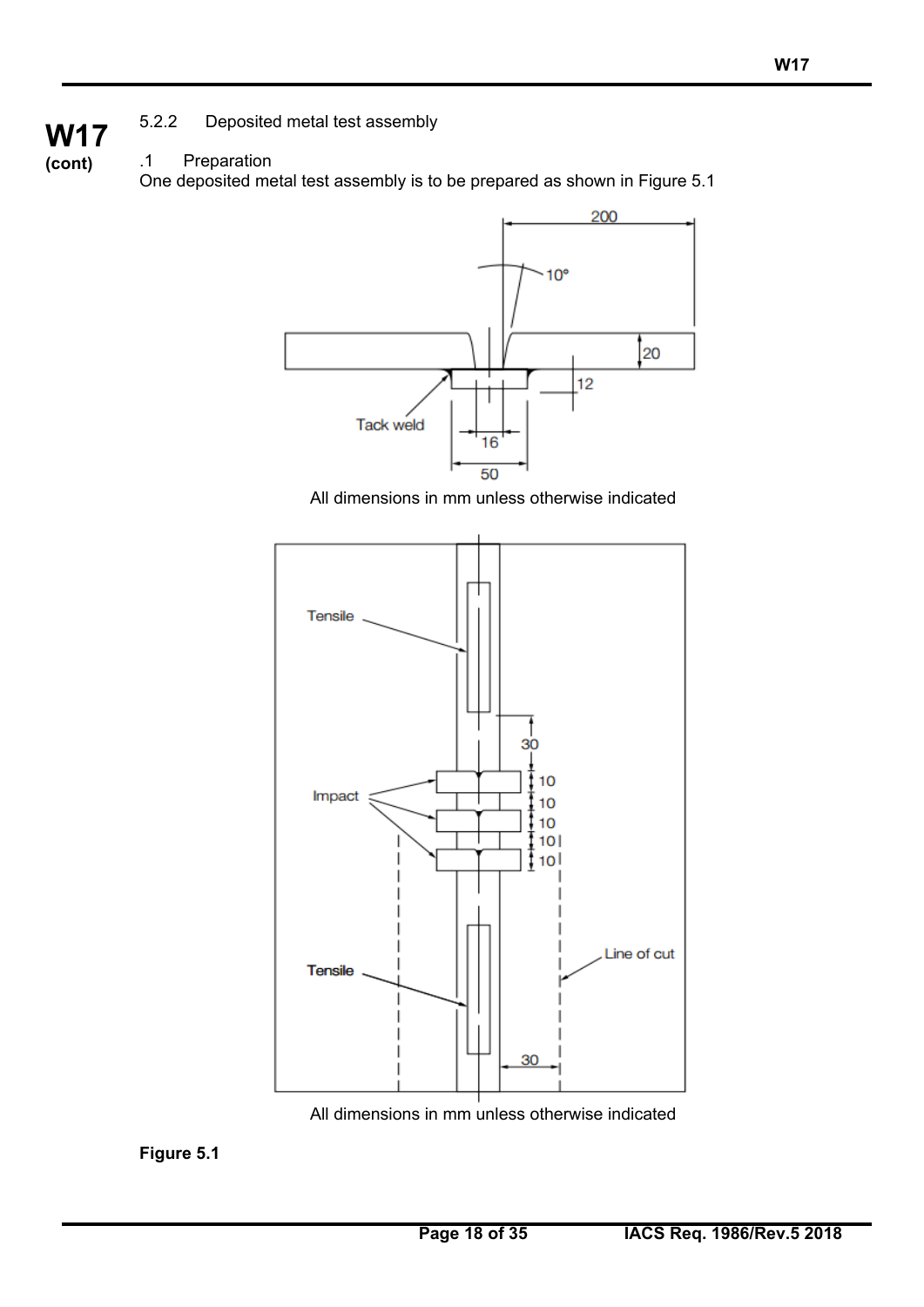#### **W17 Table 5a General table giving the mechanical tests on assemblies with submerged arc welding for wire/flux approval**

**(cont)**

| M<br>(multi-run technique) |           |                        | (two-run technique)    | тм<br>(two-run and multi-run technique) |                           |                        |                        |  |
|----------------------------|-----------|------------------------|------------------------|-----------------------------------------|---------------------------|------------------------|------------------------|--|
|                            |           | <b>Butt weld</b>       | <b>Butt weld</b>       |                                         | <b>Butt Weld Assembly</b> |                        |                        |  |
| Deposited                  | Butt weld | assembly               | assembly               | Deposited                               |                           |                        | Two-run technique      |  |
| metal<br>assembly          | assembly  | (minimum<br>thickness) | (maximum<br>thickness) | metal<br>assembly                       | Multi-run<br>technique    | (Minimum<br>thickness) | (Maximum<br>thickness) |  |
|                            | 2 TT      | 2 TT                   | 2 TT                   |                                         | 2 <sub>T</sub>            | 2 <sub>T</sub>         | 2 <sub>T</sub>         |  |
|                            | 4 TB      | 2 TB                   | 2 TB                   |                                         | 4 TB                      | 2 TB                   | 2 TB                   |  |
| 3 CV                       | 3 CV      | 3 CV                   | 3 CV                   | 3 CV                                    | 3 CV                      | 3 CV                   | 3 CV                   |  |
| 2LT                        |           |                        | 1LT                    | 1 LT                                    |                           |                        | 1LT                    |  |

Symbol Definition: TT: Transverse Tensile Test on the butt weld assembly

TB: Transverse Bend Test on the butt weld assembly

CV: Charpy-V Impact Test in the axis of the weld

LT: Longitudinal Tensile Test in the weld

Welding is to be carried out in the downhand position, and the direction of deposition of each run is to alternate from each end of the plate. After completion of each run, the flux and welding slag is to be removed. Between each run the assembly is to be left in still air until it has cooled to less than 250 °C, but not below 100 °C, the temperature being taken in the centre of the weld, on the surface of the seam. The thickness of the layer is to be not less than the diameter of the wire nor less than 4 mm.

The weld conditions, including amperage, voltage and rate of travel speed are to be in accordance with the recommendations of the manufacturer and are to conform with normal good welding practice for multi-run welding.

#### .2 Chemical analysis

At the discretion of each individual Society, the chemical analysis of the deposited weld metal in this test assembly is to be supplied by the manufacturer and is to include the content of all significant alloying elements.

#### .3 Execution of tests

 $\overline{a}$ 

In accordance with Table 5a, the test specimens as shown in Figure 5.1 are to be prepared from each test assembly. Tests are to be performed according to Section 3 requirements.

#### .4 Results and requirements

The results of all tests are to comply with the requirements of Table 5b, as appropriate.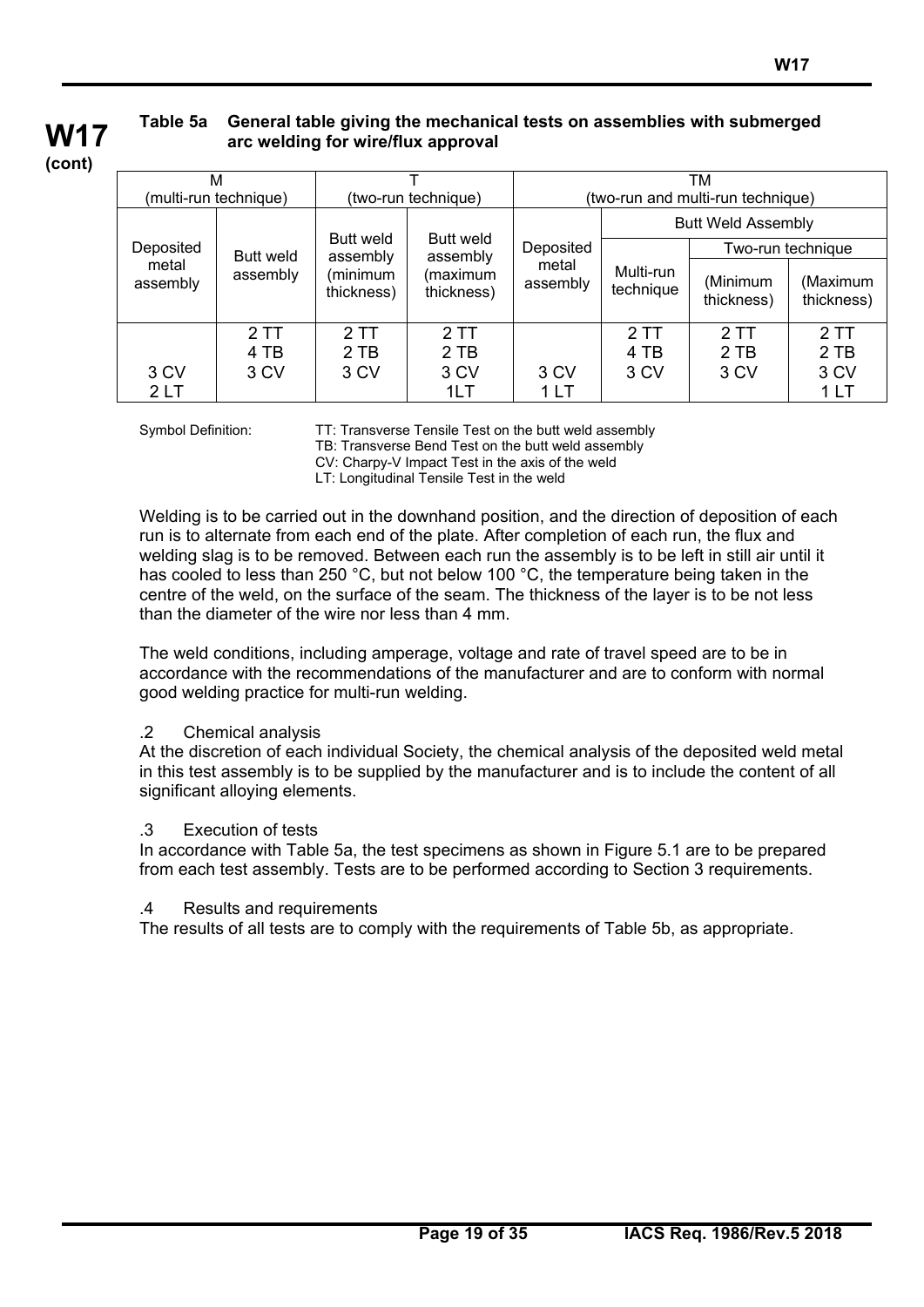## **W17 (cont)**

## **Table 5b Requirements for deposited metal tests (wire-flux combinations)**

|                |                                                  |                                              | Elongation on                       | Charpy V-notch impact<br>tests |          |  |
|----------------|--------------------------------------------------|----------------------------------------------|-------------------------------------|--------------------------------|----------|--|
| Grade          | <b>Yield stress</b><br>N/mm <sup>2</sup> minimum | <b>Tensile Strength</b><br>N/mm <sup>2</sup> | 50 mm gauge<br>length $(L_0 = 5 d)$ | Test                           | Average  |  |
|                |                                                  |                                              | % minimum                           | Temperature                    | Energy J |  |
|                |                                                  |                                              |                                     | $\rm ^{o}C$                    | minimum  |  |
|                |                                                  |                                              |                                     | 20                             | 34       |  |
| $\overline{2}$ | 305                                              | 400-560                                      | 22                                  | $\Omega$                       | 34       |  |
| 3              |                                                  |                                              |                                     | $-20$                          | 34       |  |
| 1Y             |                                                  |                                              |                                     | 20                             | 34       |  |
| 2Y             |                                                  |                                              |                                     | $\Omega$                       | 34       |  |
| 3Y             | 375                                              | 490-660                                      | 22                                  | $-20$                          | 34       |  |
| 4Y             |                                                  |                                              |                                     | $-40$                          | 34       |  |
| 2Y40           |                                                  |                                              |                                     | $\Omega$                       | 39       |  |
| 3Y40           | 400                                              | 510-690                                      | 22                                  | $-20$                          | 39       |  |
| 4Y40           |                                                  |                                              |                                     | $-40$                          | 39       |  |
| 5Y40           |                                                  |                                              |                                     | $-60$                          | 39       |  |

## 5.2.3 Butt Weld Test Assembly

## .1 Preparation

 $\overline{a}$ 

One butt weld test assembly is to be prepared as shown in Figure 5.2 in the downhand position by welding together two plates (20 to 25 mm thick), each not less than 150 mm in width and sufficient length to allow the cutting out of test specimens of the prescribed number and size.

The plate edges are to be prepared to form a single vee joint, the included angle between the fusion faces being 60° and the root face being 4 mm.

The welding is to be carried out by the multi-run technique and the welding conditions are to be the same as those adopted for the deposited metal test assembly.

The back sealing run is to be applied in the downhand position after cutting out the root run to clean metal.

After welding the test assembly is not to be subject to any heat treatment.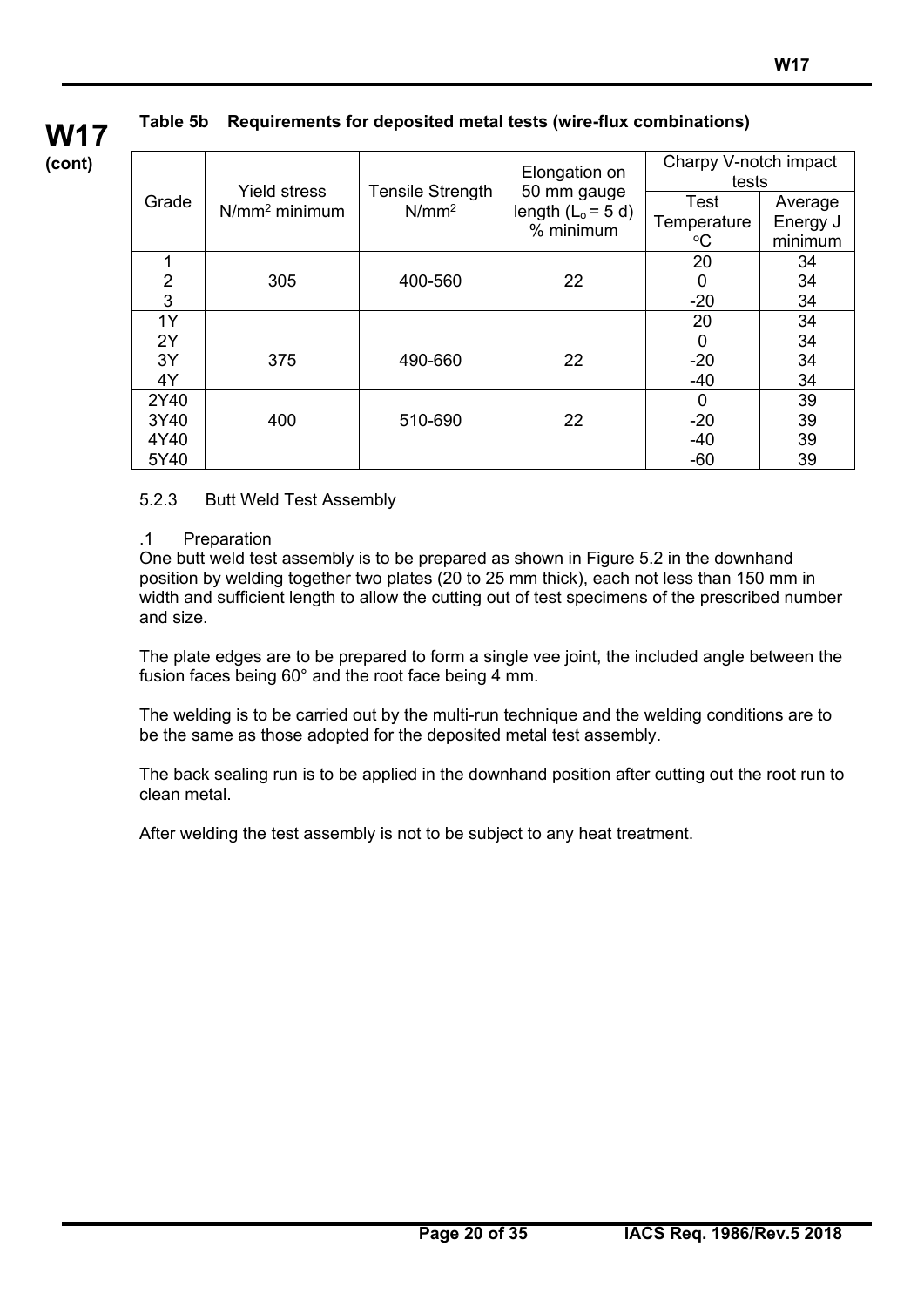**W17 (cont)**



All dimensions in mm unless otherwise indicated

#### **Figure 5.2 Multi-run butt weld test assembly (submerged arc welding)**

#### .2 Radiographic examination

It is recommended that the welded assembly be subject to a radiographic examination to ascertain if there are any defects in the weld prior to the preparation of test specimens.

#### .3 Execution of tests

 $\overline{a}$ 

The test specimen to be prepared from the welded assembly are given in Table 5a and shown in Fig. 5.2. The tests are to be performed according to the requirements of Section 3.

#### .4 Results of tests and requirements

The results of all tensile and impact tests are to comply with the requirements of Table 5c as appropriate. The position of the fracture in the transverse tensile test is to be reported.

The bend test specimens can be considered as complying with the requirements if, after bending, no crack or defect, having any dimension exceeding 3 mm can be seen on the outer surface of the test specimen.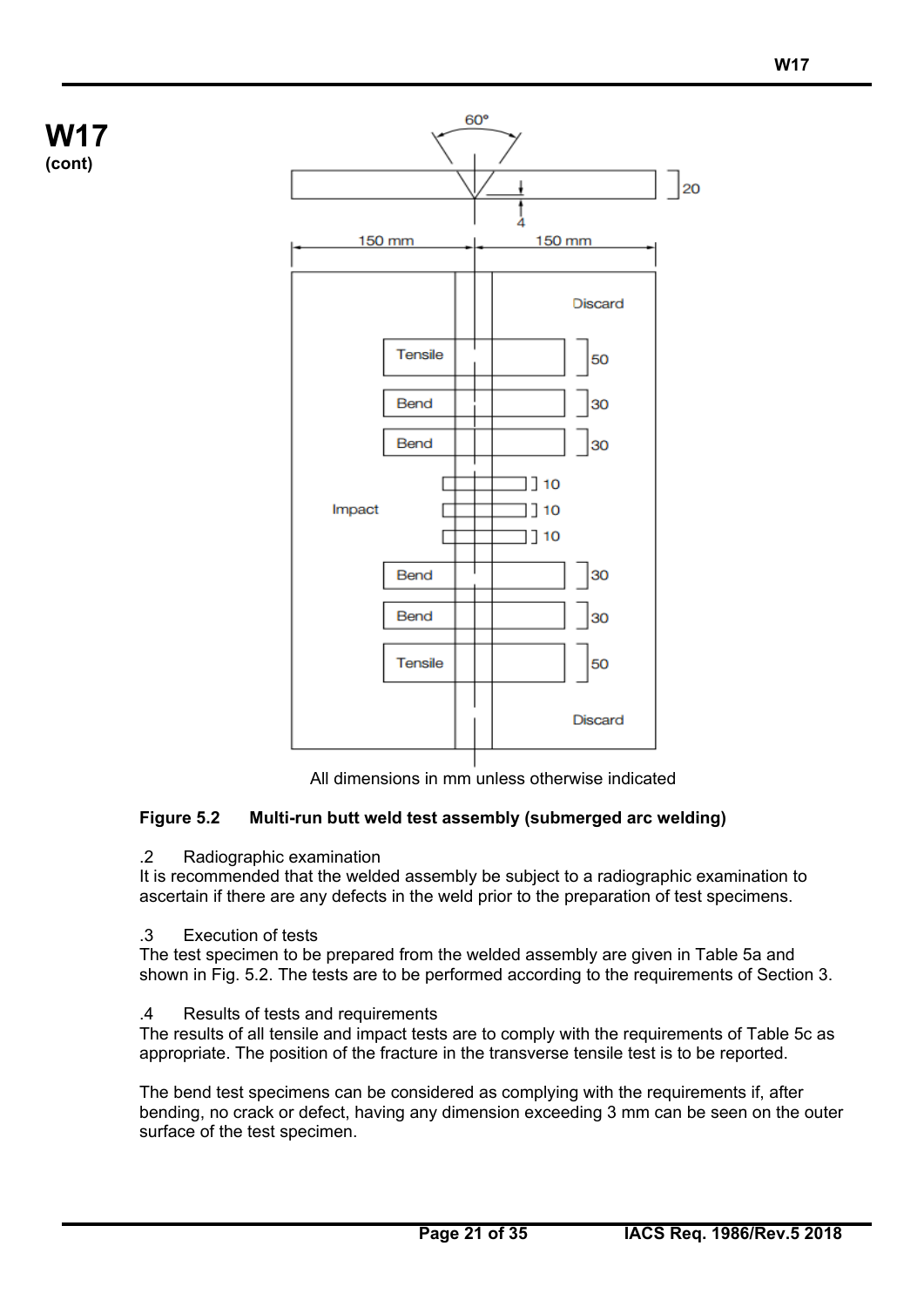|       | Tensile strength                       | Charpy V-notch impact tests |                             |  |  |
|-------|----------------------------------------|-----------------------------|-----------------------------|--|--|
| Grade | (transverse test)<br>N/mm <sup>2</sup> | Test temperature °C         | Average energy J<br>minimum |  |  |
|       |                                        | 20                          | 34                          |  |  |
| 2     | 400                                    |                             | 34                          |  |  |
| 3     |                                        | $-20$                       | 34                          |  |  |
| 1Y    |                                        | 20                          | 34                          |  |  |
| 2Y    |                                        | 0                           | 34                          |  |  |
| 3Y    | 490                                    | $-20$                       | 34                          |  |  |
| 4Y    |                                        | $-40$                       | 34                          |  |  |
| 2Y40  |                                        | 0                           | 39                          |  |  |
| 3Y40  | 510                                    | $-20$                       | 39                          |  |  |
| 4Y40  |                                        | $-40$                       | 39                          |  |  |
| 5Y40  |                                        | $-60$                       | 39                          |  |  |

## **Table 5c Requirements for butt weld tests (wire-flux combinations)**

#### **5.3 Approval tests for two run techniques**

#### 5.3.1 Number of test assemblies

Where approval for use with the two-run technique is requested, two butt weld test assemblies are to be prepared using the following thicknesses:

**W17 (cont)**

 $\overline{a}$ 

- For Grades 2, 2Y, 3, 3Y and  $4Y$ :
- For Grades 2Y40, 3Y40, 4Y40

For grades 1 and 1Y:  $\begin{array}{r} \hbox{12 to 15 mm and 20 to 25 mm} \\ \hbox{For Grades 2. 2Y. 3. 3Y and 4Y:} \end{array}$  12 to 15 mm and 30 to 35 mm

and 5Y40: 20 to 25 mm and 30 to 35 mm

A limitation of the approval to the medium range (up to the maximum welded plate thickness) may be agreed to by the Society. Test assemblies shall then be welded using plates of 12 to 15mm and 20 to 25mm irrespective of the grade for which the approval is requested.

When a wire-flux combination is offered to approval for use with the two-run technique only, it is reminded that no deposited metal test assemblies have to be done. In this case approval tests are limited to the butt welds on two-run assemblies described in 5.3.2 hereafter.

Where approval is requested for welding of both normal strength and higher strength steel two assemblies are to be prepared using higher strength steel. Two assemblies prepared using normal strength steel may also be required at the discretion of each Classification Society.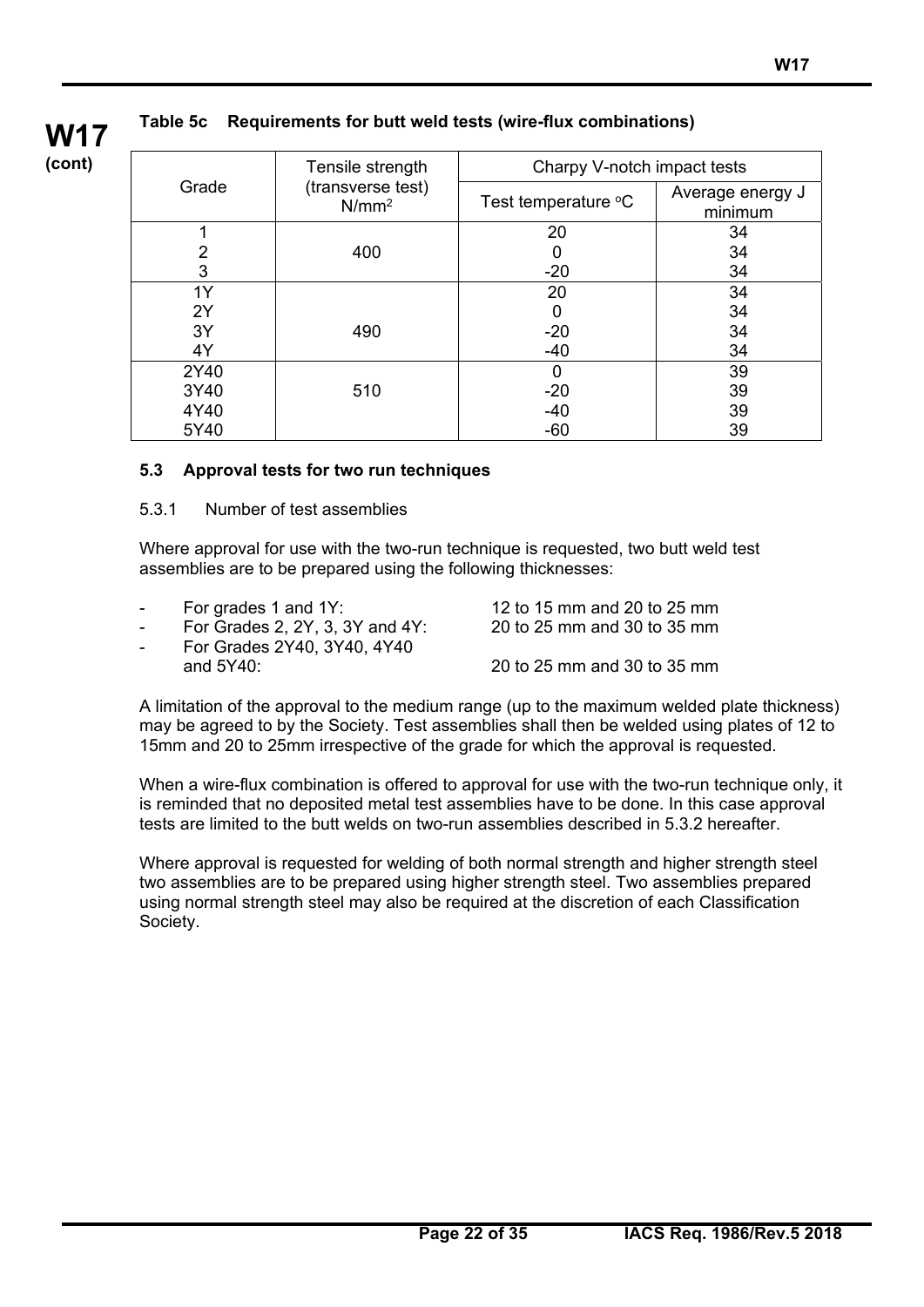#### 5.3.2 Butt weld test assemblies

**W17 (cont)**

 $\overline{a}$ 

.1 Preparation of assemblies

The maximum diameter of wire, grades of steel plate and edge preparation to be used are to be in accordance with Fig. 5.3. Small deviations in the edge preparation may be allowed if requested by the manufacturer. The root gap should not exceed 1 mm.

Each butt weld is to be welded in two runs, one from each side, using amperages, voltages and travel speeds in accordance with the recommendations of manufacturer and normal good welding practice.

After completion of the first run, the flux and welding slag are to be removed and the assembly is to be left in still air until it has cooled to 100°C, the temperature being taken in the centre of the weld, on the surface of the seam.

After welding, the test assemblies are not to be subjected to any heat treatment.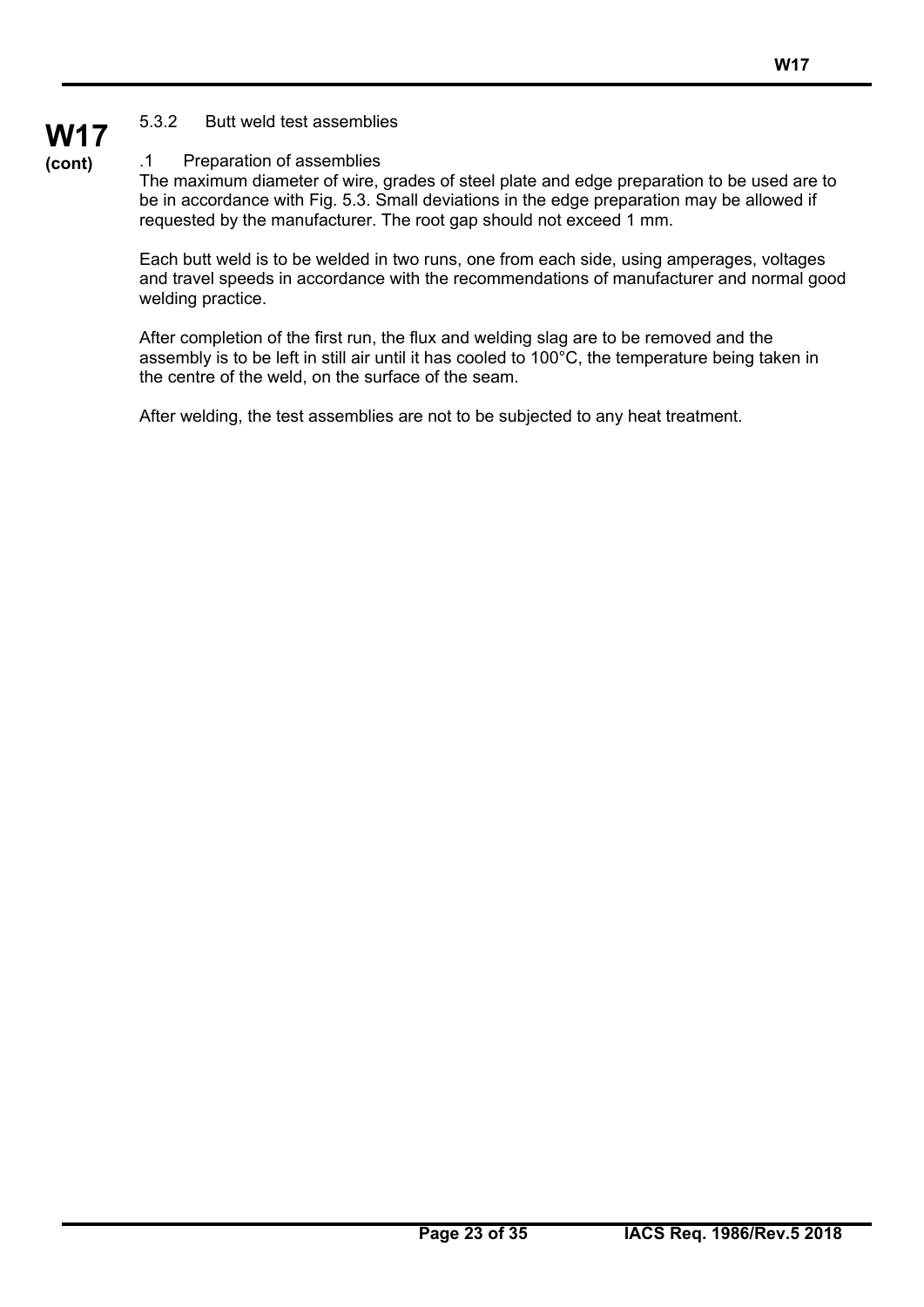| W17<br>(cont) | <b>Plate</b><br>thickness<br>[mm] | Recommended<br>preparation<br>[mm] | <b>Maximum</b><br>diameter of<br>wire [mm] | <b>Grade wire-</b><br>flux<br>combination                                                   | Grade of<br>normal<br>strength<br>steel | <b>Grade of higher</b><br>strength steel                                                                                                                                                           |
|---------------|-----------------------------------|------------------------------------|--------------------------------------------|---------------------------------------------------------------------------------------------|-----------------------------------------|----------------------------------------------------------------------------------------------------------------------------------------------------------------------------------------------------|
|               | about<br>$12 - 15$                |                                    | $\sqrt{5}$                                 | 1<br>1Y                                                                                     | A                                       | A32, A36                                                                                                                                                                                           |
|               | about<br>20-25                    | $60^{\circ}$<br>N                  | $\,6\,$                                    | $\mathbf{1}$<br>1Y<br>$\overline{2}$<br>2Y<br>2Y40<br>3<br>3Y<br>3Y40<br>4Y<br>4Y40<br>5Y40 | A<br>A, B or D<br>A, B, D or<br>Е       | A32, A36<br>A32, A36, D32,<br>D36<br>A40, D40<br>A32, A36, D32<br>D36, E32, E36<br>A40, D40, E40<br>A32, A36, D32,<br>D36, E32, E36,<br>F32, F36<br>A40, D40, E40,<br>F40<br>A40, D40, E40,<br>F40 |
|               | about<br>30-35                    | $6 - 14$                           | $\overline{7}$                             | 2<br>2Y<br>2Y40<br>$\mathfrak{B}$<br>3Y<br>3Y40<br>4Y<br>4Y40<br>5Y40                       | A, B or D<br>A, B, D or<br>Ε            | A32, A36, D32,<br>D36<br>A40, D40<br>A32, A36, D32,<br>D36, E32, E36<br>A40, D40, E40<br>A32, A36, D32,<br>D36<br>E32, E36, F32,<br>F36<br>A40, D40, E40,<br>F40<br>A40, D40, E40,<br>F40          |

## **Figure 5.3 Butt weld test assemblies (two-run technique)**

#### .2 Radiographic examination

It is recommended that the welded assemblies are subjected to radiographic examination to ascertain if there are any defects in the weld prior to the preparation of test specimens.

.3 Execution of tests

 $\overline{a}$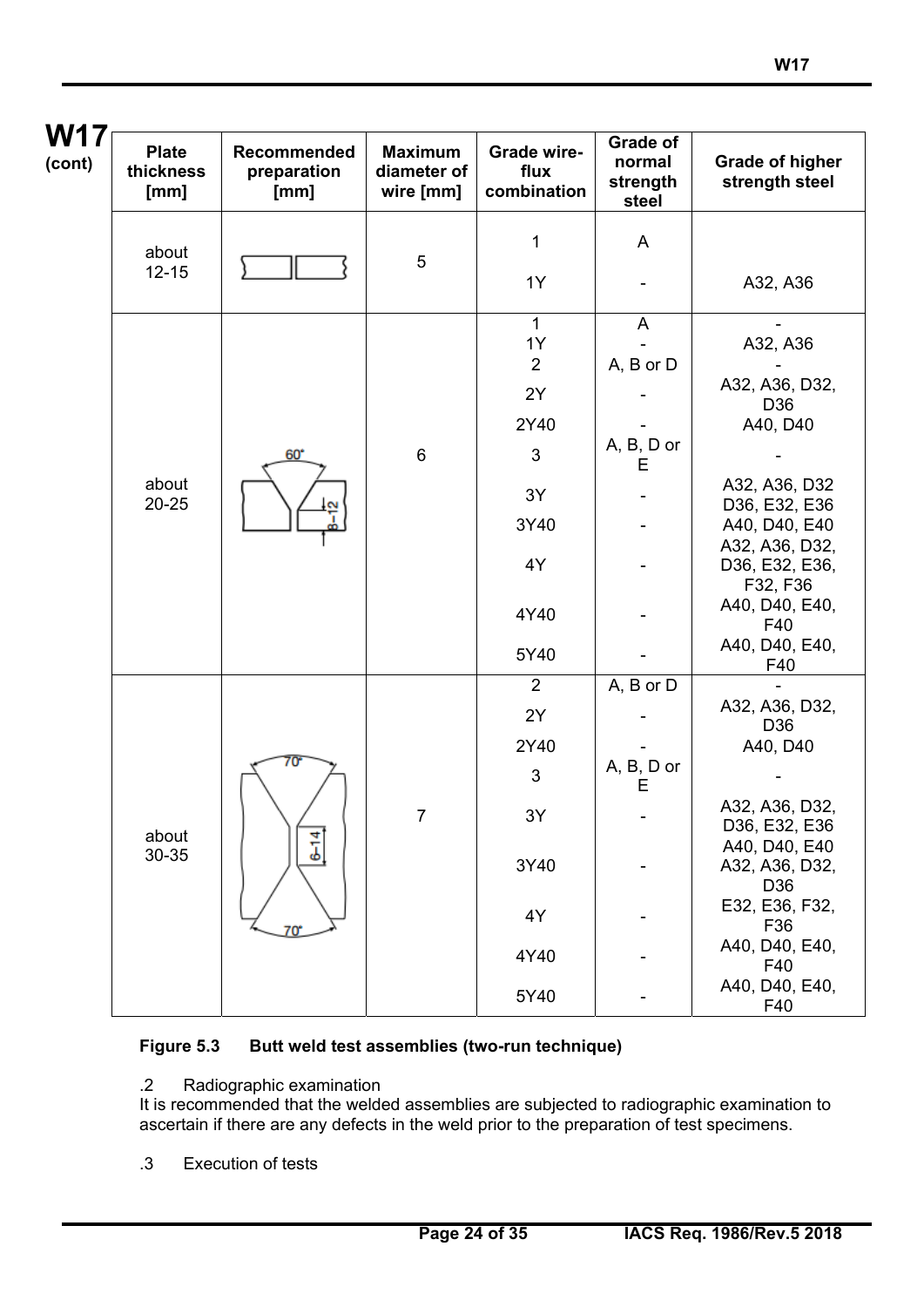**W17 (cont)** The test specimens indicated in Table 5a and shown in Figure 5.4 are to be prepared from each test assembly. Tests are to be performed according to Section 3 requirements. The Charpy V-notch impact test specimens are to be machined from each welded assembly from the positions and with the orientations shown in Fig. 5.5.



All dimensions in mm otherwise indicated





All dimensions in mm otherwise indicated



 $\overline{a}$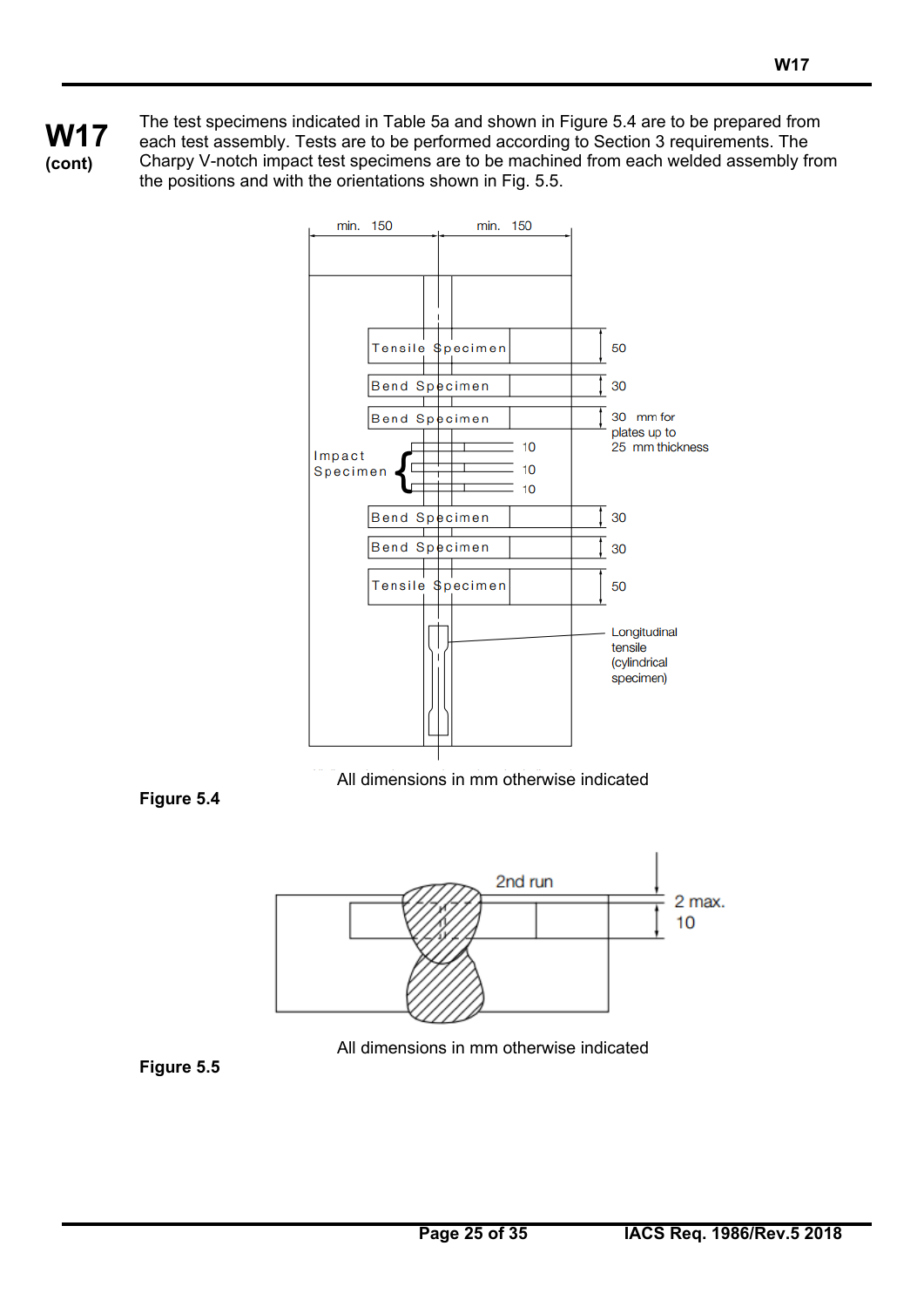## .4 Results of tests and requirements

**W17 (cont)**

The results of all tensile and impact tests are to comply with the requirements of table 5b and 5c as appropriate. The position of fracture in the transverse tensile test is to be reported. The bend test specimens can be considered as complying with the requirements if, after bending, no crack or defect having any dimensions exceeding 3 mm can be seen on the outer surface of the test specimen.

#### .5 Chemical analysis

The chemical analysis of the weld metal is to be supplied by the manufacturer, and is to include the content of all significant alloying elements.

#### **5.4 Annual tests – upgrading**

#### 5.4.1 Annual tests

All establishments where approved wire/flux combinations are manufactured shall be subject to annual inspection.

Annual tests are to consist of at least the following:

|                       | a) multi-run technique: on deposited metal assembly and tests: 1 tensile and 3 impact tests. |
|-----------------------|----------------------------------------------------------------------------------------------|
| b) two-run technique: | one butt weld assembly with 20 mm minimum thickness plate and                                |
|                       | tests: 1 transverse tensile, 2 transverse bends and 3 impact tests.                          |
|                       | One longitudinal tensile test specimen is also to be prepared where                          |
|                       | the wire-flux combination is approved solely for the two-run                                 |
|                       | technique.                                                                                   |

The assemblies are to be prepared and tested in accordance with the requirements for initial approval.

Where a wire-flux combination is approved for welding both normal strength and higher strength steel, the latter steel is to be used for the preparation of the butt weld assembly required by 5.4.1 b).

#### 5.4.2 Upgrading and rating

 $\overline{a}$ 

5.4.2.1 Upgrading of wire-flux combinations in connection with the impact properties will be considered as detailed in 4.8.2.2, and for wire-flux combinations approved for two runs welding, a butt-weld in the maximum thickness approved is to be made and sampled for Charpy-V testing in accordance with 5.3.2.3.

5.4.2.2 Uprating of wire-flux combinations in connection with the tensile properties will be considered as detailed in 4.6.2.3.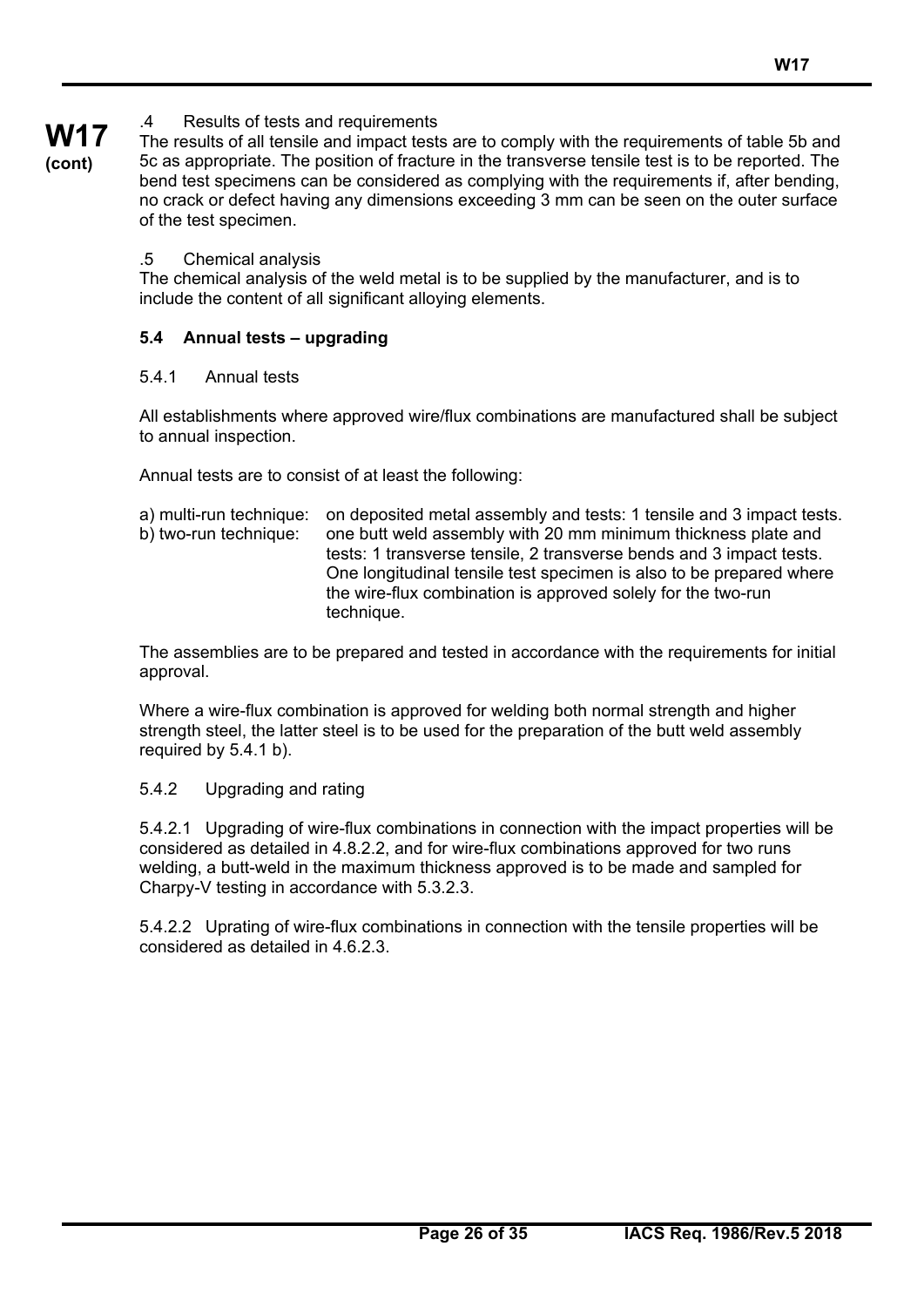#### **W17 6. Wires and wire-gas combinations for metal arc welding**

## **6.1 General**

**(cont)**

#### 6.1.1 Categories

Wire-gas combinations and flux-cored or flux-coated wires (for use with or without a shielding gas) are divided into the following categories for the purposes of approval testing:

- a) For use in semi-automatic multi-run welding.
- b) For use in single electrode automatic multi-run welding.
- c) For use in single electrode automatic two-run welding.

#### NOTE:

 $\overline{a}$ 

The term semi-automatic is used to describe processes in which the weld is made manually by a welder holding a gun through which the electrode wire is continuously fed.

- 6.1.2 Grades and suffixes
- .1 Depending on the results of impact tests, wires and wire-gas combinations are divided into the following grades:
- For normal strength steel Grades 1, 2 and 3;
- For higher strength steels with minimum yield strength up to 355 N/mm<sup>2</sup>: Grades 1Y, 2Y, 3Y and 4Y.
- For higher strength steels with minimum yield strength up to 390 N/mm<sup>2</sup>: Grades 2Y40, 3Y40, 4Y40 and 5Y40.
- .2 A suffix "S" will be added after the grade mark to indicate approval for semi-automatic multi-run welding.
- .3 For wires intended for automatic welding, the suffixes "T", "M" or "TM" will be added after the grade mark to indicate approval for two-run, multi-run, or both welding techniques, respectively.
- .4 For wires intended for both semi-automatic and automatic welding, the suffixes will be added in combination.
- 6.1.3 Composition of shielding gas

.1 Where applicable, the composition of the shielding gas is to be reported. Unless otherwise agreed by the Society, additional approval tests are required when a shielding gas is used other than that used for the original approval tests.

.2 The approval of a wire in combination with any particular gas can be applied or transferred to any combination of the same wire and any gas in the same numbered group as defined in Table 6a, subject to the agreement of the Classification Society.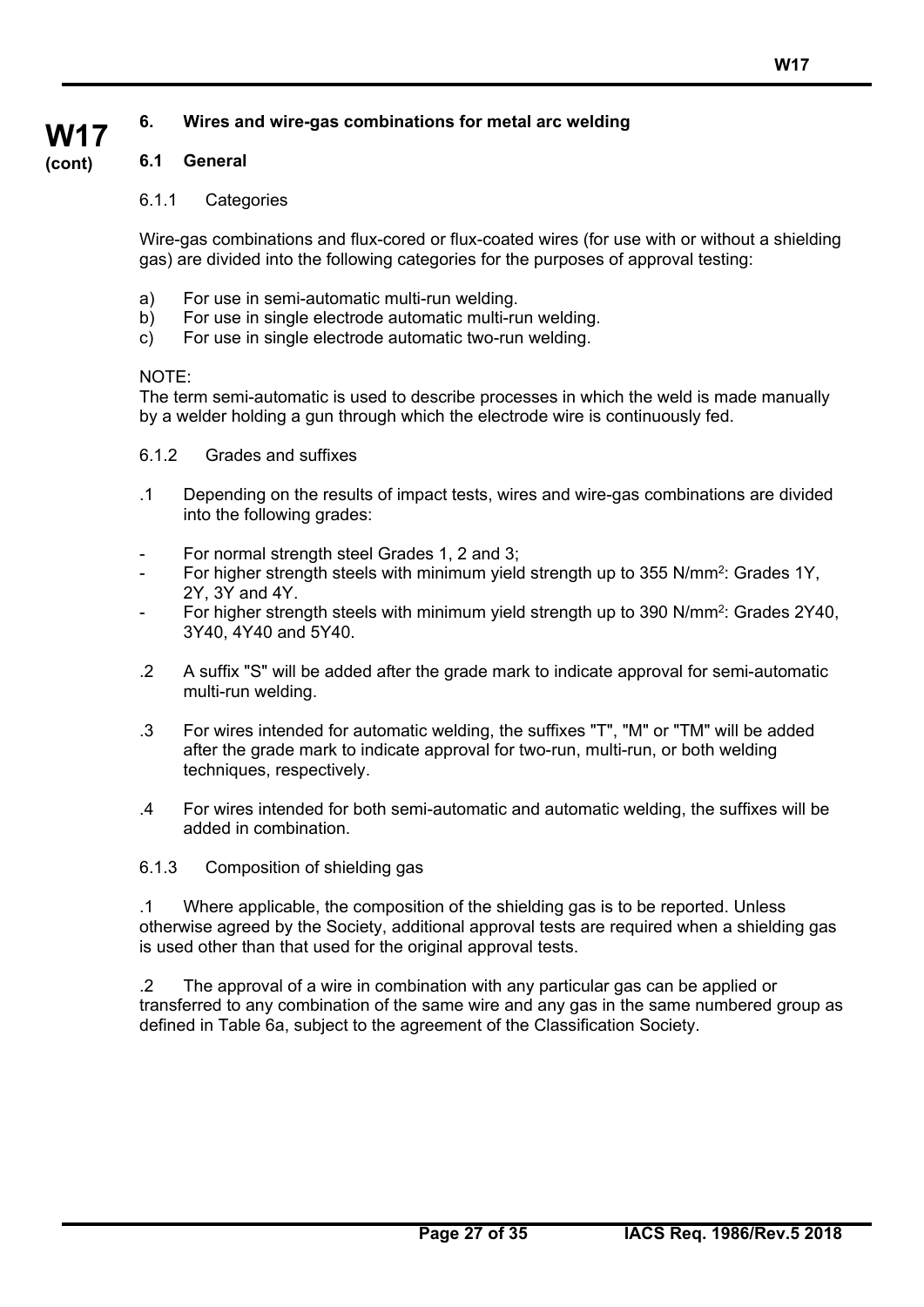#### **W17 Table 6a Compositional limits of designated groups of gas types and mixtures.**

**(cont)**

| Group          |   | Gas composition (Vol. %) |                                                                    |                                                                         |            |
|----------------|---|--------------------------|--------------------------------------------------------------------|-------------------------------------------------------------------------|------------|
|                |   | Co <sub>2</sub>          | O2                                                                 | H <sub>2</sub>                                                          | $A_r$      |
| M1             |   | $> 0$ to 5               |                                                                    | $> 0$ to 5                                                              | Rest 1) 2) |
|                | 2 | $> 0$ to 5               |                                                                    |                                                                         | Rest 1) 2) |
|                | 3 |                          | $> 0$ to 3                                                         |                                                                         | Rest 1) 2) |
|                | 4 | $> 0$ to 5               | $> 0$ to 3                                                         |                                                                         | Rest 1) 2) |
| M <sub>2</sub> |   | $> 5$ to 25              |                                                                    |                                                                         | Rest 1) 2) |
|                |   |                          | $>$ 3 to 10                                                        |                                                                         | Rest 1) 2) |
|                | 3 | $> 5$ to 25              | $> 0$ to 8                                                         |                                                                         | Rest 1) 2) |
| M <sub>3</sub> |   | $> 25$ to 50             |                                                                    |                                                                         | Rest 1) 2) |
|                | 2 |                          | $> 10$ to 15                                                       |                                                                         | Rest 1) 2) |
|                | 3 | $> 5$ to 50              | $> 8$ to 15                                                        |                                                                         | Rest 1) 2) |
| $\mathsf{C}$   |   | 100                      |                                                                    |                                                                         |            |
|                |   | Rest                     | $> 0$ to 30                                                        |                                                                         |            |
| 1)<br>2)       |   |                          | Argon may be substituted by Helium up to 95% of the Argon content. | Approval covers gas mixtures with equal or higher Helium contents only. |            |

#### 6.1.4 Low hydrogen approval

.1 Flux-cored or flux-coated wires which have satisfied the requirements for Grades 2, 2Y, 2Y40, 3, 3Y, 3Y40, 4Y, 4Y40 and 5Y40 may, at manufacturer's option, be submitted to the hydrogen test as detailed in 4.5, using the manufacturer's recommended welding conditions and adjusting the deposition rate to give a weight of weld deposit per sample similar to that deposited when using manual electrodes.

.2 A suffix H15, H10 or H5 will be added to the grade mark, in the same conditions as for manual arc welding electrodes (see 4.5.3 above) to indicate compliance with the requirements of the test.

## **6.2 Approval for semi-automatic multi-run welding**

#### 6.2.1 General

Approval tests for semi-automatic multi-run welding are to be carried out generally in accordance with Section 4, except as required by 6.2, using the semi-automatic multi-run technique for the preparation of all test assemblies.

6.2.2 Preparation of deposited metal assemblies

.1 Two deposited metal test assemblies are to be prepared in the downhand position as shown in Fig. 4.1, one using the smallest diameter, and the other using the largest diameter of wire intended for the welding of ship structures. Where only one diameter is manufactured, only one deposited metal assembly is to be prepared.

.2 The weld metal is to be deposited according to the practice recommended by the manufacturer, and the thickness of each layer of weld metal is to be between 2 and 6 mm.

#### 6.2.3 Chemical analysis

 $\overline{a}$ 

The chemical analysis of the deposited weld metal in each test assembly is to be supplied by the manufacturer, and is to include the content of all significant alloying elements.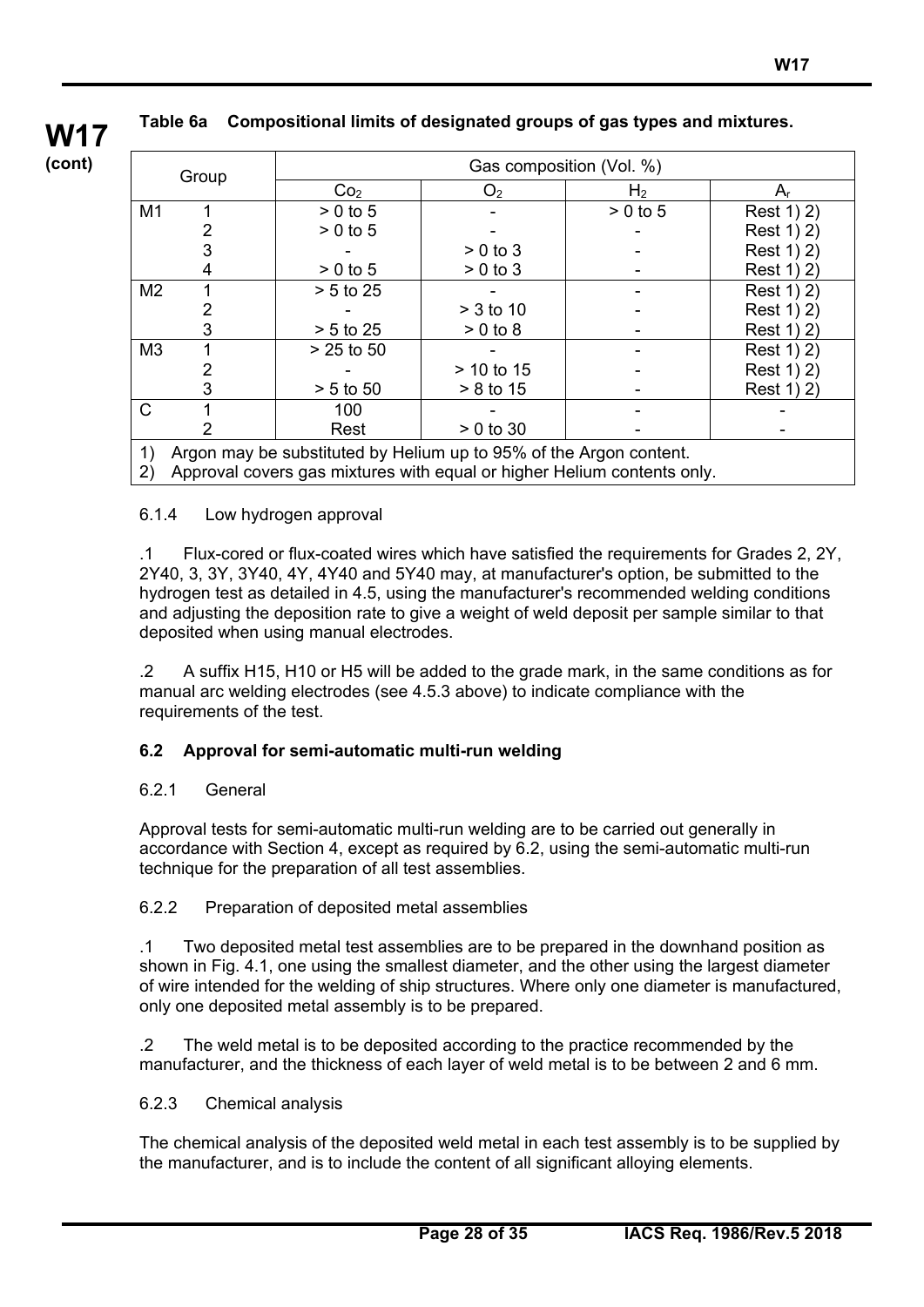6.2.4 Mechanical tests

**W17 (cont)**

On each assembly, tests are to be made in accordance with 4.2.3, and the results are to

comply with the requirements of 4.2.4, appropriate to the required grade.

6.2.5 Preparation of butt weld assemblies

.1 Butt weld assemblies as shown in Fig. 4.2 are to be prepared for each welding position (downhand, horizontal-vertical, vertical upwards, vertical downwards and overhead) for which the wire or wire-gas combination is recommended by the manufacturer.

.2 The downhand assembly is to be welded using, for the first run, wire of the smallest diameter to be approved and, for the remaining runs, wire of the largest diameter to be approved.

.3 Where approval is requested only in the downhand position, an additional butt weld assembly is to be prepared in that position using wires of different diameter from those required by 6.2.5.2. Where only one diameter is manufactured, only one downhand butt weld assembly is to be prepared.

.4 The butt weld assemblies in positions other than downhand, are to be welded using, for the first run, wire of the smallest diameter to be approved, and, for the remaining runs, the largest diameter of wire recommended by the manufacturer for the position concerned.

## 6.2.6 Radiographic examination

It is recommended that the welded assemblies are subjected to radiographic examination to ascertain if there are any defects in the welds prior to the preparation of test specimens.

6.2.7 On each assembly, tests are to be made in accordance with 4.3.4, and the results are to comply with the requirements of 4.3.5.

#### 6.2.8 Fillet weld tests

Fillet weld test assemblies are required to be made in accordance with 4.6.1 and 4.6.2, and tested in accordance with 4.6.3.

## **6.3 Approval for automatic multi-run welding**

#### 6.3.1 General

Approval tests for automatic multi-run welding are to be carried out generally in accordance with section 5 multi-run approval, except as required by 5.2, using the automatic multi-run technique for the preparation of all test assemblies.

#### 6.3.2 Preparation of deposited metal assembly

One deposited metal assembly is to be prepared as shown in Fig. 5.1. Welding is to be as detailed in 5.2.2.1, except that the thickness of each layer is to be not less than 3 mm.

#### 6.3.3 Chemical analysis

 $\overline{a}$ 

The chemical analysis of the deposited weld metal in this test assembly is to be supplied by the manufacturer, and is to include the content of all significant alloying elements.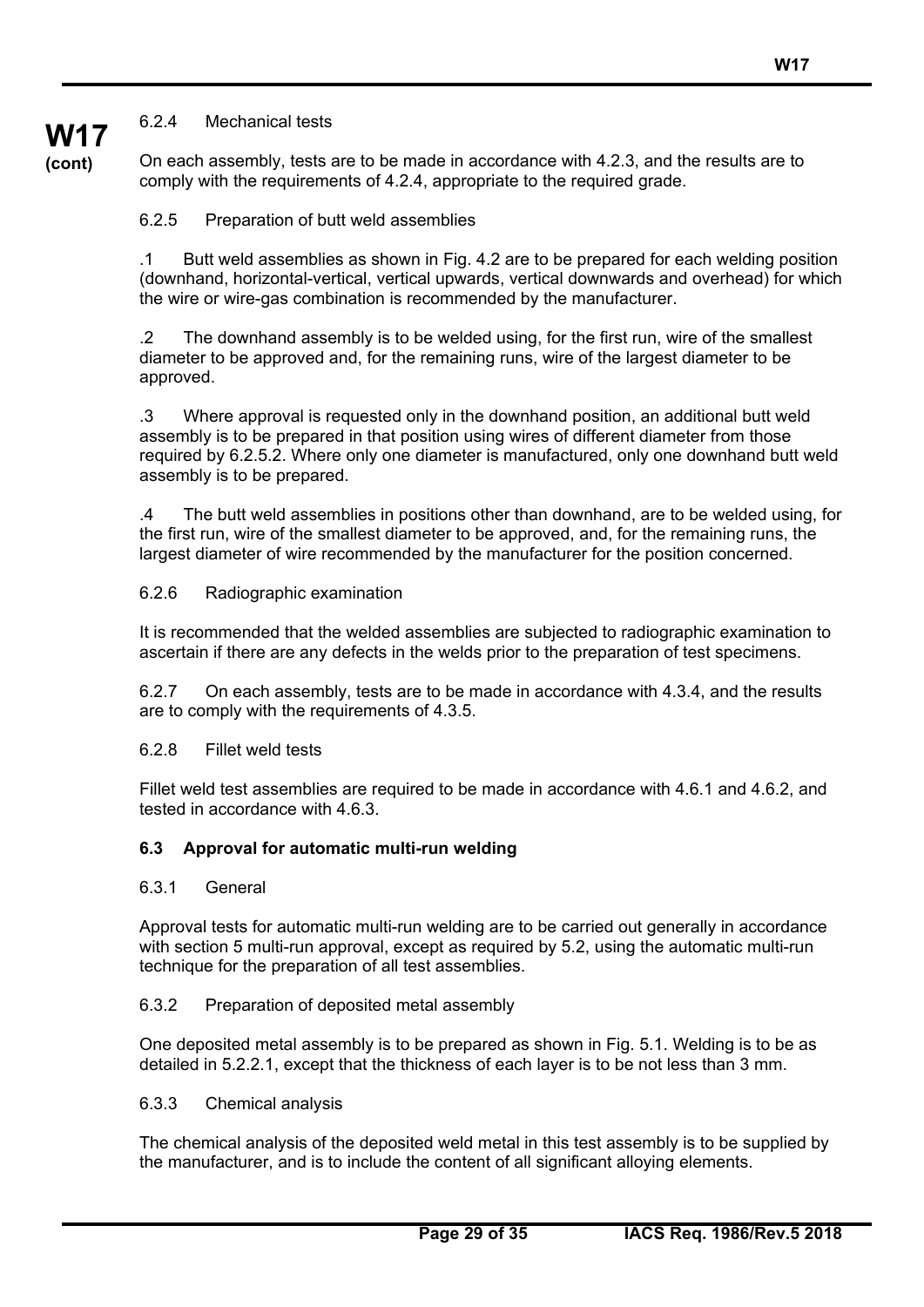## 6.3.4 Mechanical tests

**W17 (cont)**

Tests on this assembly are to be made in accordance with 5.2.2.3, and the results are to comply with the requirements of 5.2.2.4.

#### 6.3.5 Preparation of butt weld assemblies

One butt weld assembly is to be prepared in each welding position which is to be approved. Generally, this will be the downhand position only, in which case only one assembly is required. Preparation of the assembly is to be in accordance with 5.2.3.1.

#### 6.3.6 Radiographic examination

It is recommended that each assembly be subjected to a radiographic examination to ascertain any defect in the weld prior to testing.

#### 6.3.7 Mechanical tests

Tests are to be made on each assembly in accordance with 5.2.3.3 and the results are to comply with the requirements of Table 5c. Where more than one assembly is prepared and tested, the number of transverse tensile and bend test specimens from each assembly may be halved.

#### 6.3.8 Discretionary approval

At the discretion of each individual Classification Society, wires or wire-gas combinations approved for semi-automatic multi-run welding may also be approved, without additional tests, for automatic multi-run welding approval.

This is generally the case when automatic multi-run welding is performed in the same conditions of welding current and energy as semi-automatic welding with the concerned wiregas combination.

The only difference between the two welding processes in this case is that the welding gun is held by an automatic device instead of the welder's hand.

#### **6.4 Approval for automatic two-run welding**

#### 6.4.1 General

 $\overline{a}$ 

Approval tests for automatic two-run welding are to be carried out generally in accordance with the requirements of Section 5.3, except as required by 6.4, using the automatic two-run welding technique for the preparation of all test assemblies.

#### 6.4.2 Preparation of butt weld assemblies

.1 Two butt weld test assemblies are to be prepared, generally as detailed in 5.3.1 and 5.3.2, using plates 12-15 mm and 20-25 mm in thickness. If approval is requested for welding plate thicker than 25 mm, one assembly is to be prepared using plates approximately 20 mm in thickness and the other using plates of the maximum thickness for which approval is requested.

.2 The plate preparation of the test assemblies is to be as shown in Fig. 6.1. Small deviations in the edge preparation may be allowed, if requested by the manufacturer. For assemblies using plates over 25 mm in thickness, the edge preparation is to be reported for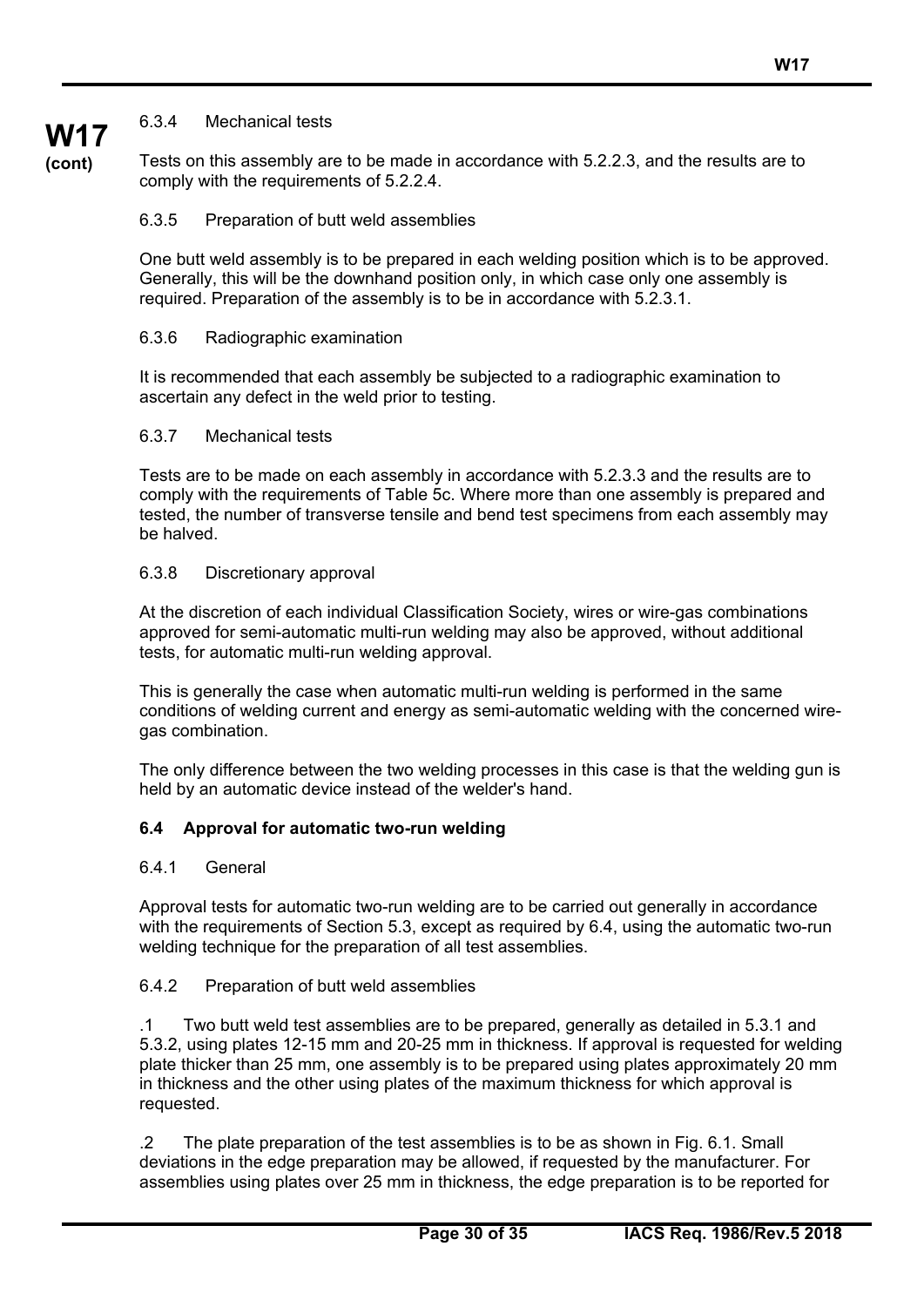**W17 (cont)** information. Deviations or variations will be expected to form part of the manufacturer's standard recommended procedure for this technique and thickness range.



All dimensions in mm unless otherwise indicated

## **Figure 6.1 Recommended edge preparation for two-run butt weld test assemblies**

.3 The diameters of wires used are to be in accordance with the recommendations of the manufacturer and are to be reported.

#### 6.4.3 Radiographic examination

It is recommended that the welded assemblies be subjected to radiographic examination to ascertain any defect in the weld prior to testing, and to confirm full penetration continuously along the major part of the welded length of each assembly.

#### 6.4.4 Mechanical tests

Tests are to be made on each assembly in accordance with 5.3.2.3 to 5.3.2.6 and the results are to comply with the requirements of 5.2.2.4 and Table 5c.

#### 6.4.5 Chemical analysis

 $\overline{a}$ 

The chemical analysis of the deposited weld metal on the second side welded, is to be reported for each assembly.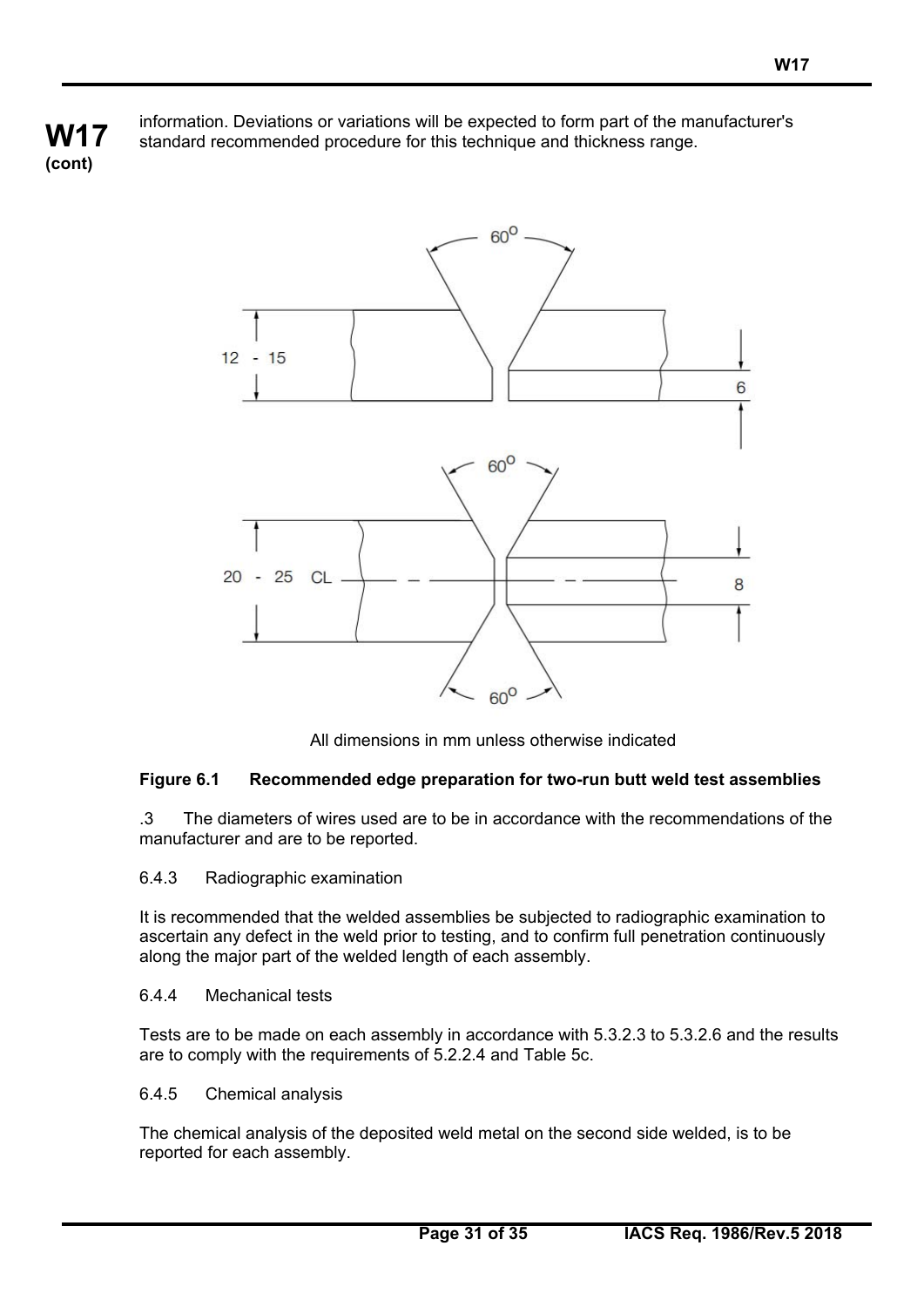#### **W17 6.5 Annual tests and up-grading**

#### **(cont)** 6.5.1 Annual tests

- .1 Annual tests are to consist of at least:
- a) Wires approved for semi-automatic or both semi-automatic and automatic multi-run welding : one deposited metal test assembly prepared in accordance with 6.2.2 using a wire of diameter within the range approved for the semi-automatic multi-run welding of ship structures.
- b) Wires approved for automatic multi-run welding: one deposited metal test assembly prepared in accordance with 6.3.2 using a wire of diameter within the range approved for automatic multi-run welding of ship structures.
- c) Wires approved for automatic two-run welding: one butt weld test assembly prepared in accordance with 6.4.2 using plates of 20-25 mm in thickness. The wire diameter used is to be reported.

.2 The test specimens are to be prepared and tested in accordance with the requirements of this Section, except that only the following tests are required:

- a) For deposited metal assemblies (semi-automatic and automatic multi-run): one tensile and three impact tests.
- b) For butt weld assemblies (automatic two-run): one transverse tensile, two bend and three impact tests. One longitudinal tensile test is also required where the wire is approved solely for automatic two-run welding.

Note:

 $\overline{a}$ 

At the discretion of each individual Classification Society, hydrogen test can be carried out following 4.5.

6.5.2 Up-grading and up-rating

.1 Up-grading of flux cored wires and wire-gas combinations in connection with the impact properties will be considered as detailed in 4.8.2.2.

.2 Up-rating of flux cored wires and wire-gas combinations with the tensile properties will be considered as detailed in 4.8.2.3.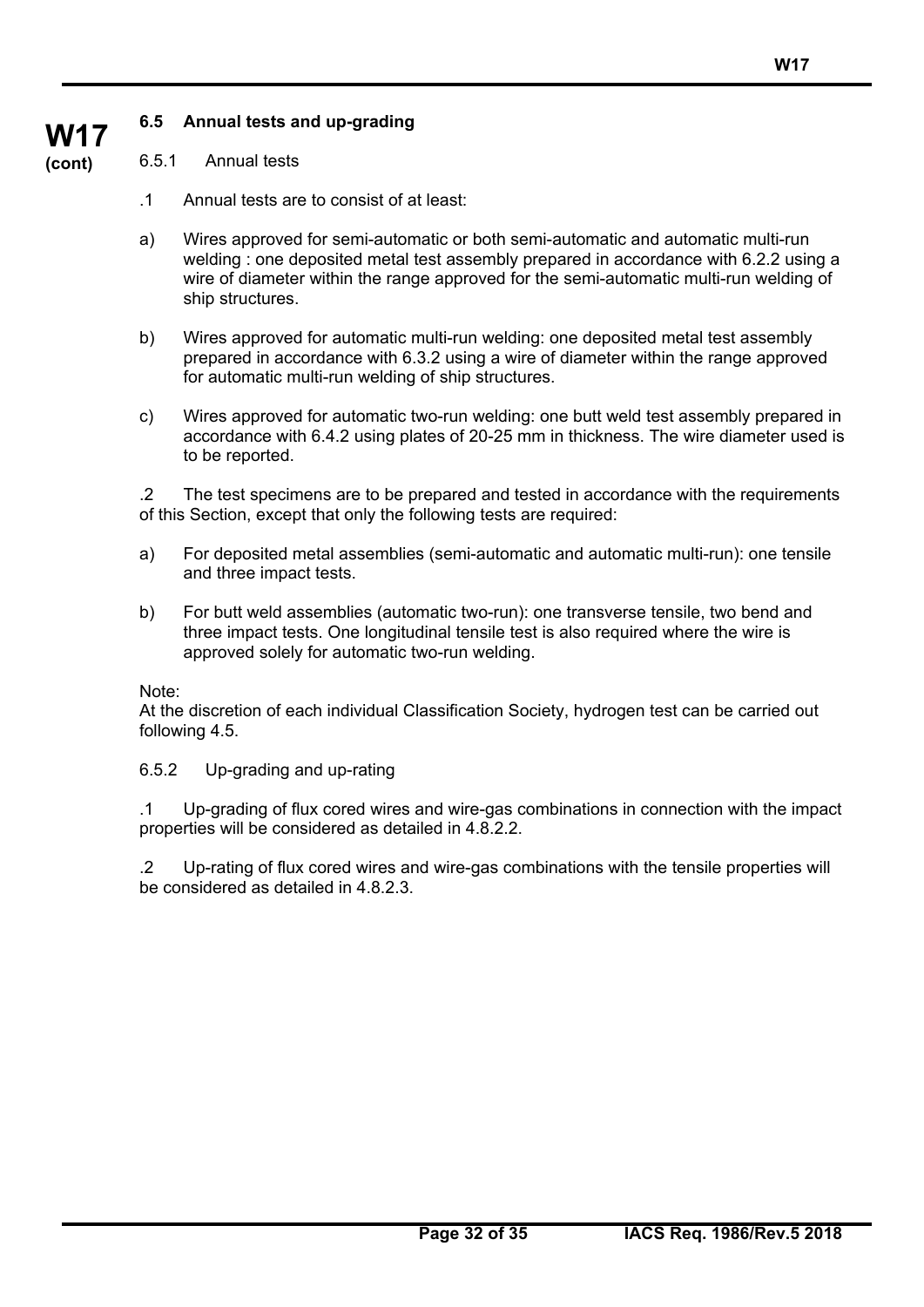#### **W17 7. Consumables for use in eletroslag and electrogas vertical welding**

## **7.1 General**

**(cont)**

7.1.1 The requirements for the two-run technique as detailed in Section 5 are applicable for the approval of special consumables used in electro-slag and electro-gas vertical welding with or without consumable nozzles except as otherwise required by the following requirements especially as regards the number and kind of the test-pieces used for the mechanical tests and taken from the butt welded assemblies.

7.1.2 For Grades 1Y, 2Y, 3Y, 4Y, 2Y40, 3Y40, 4Y40 and 5Y40 approval of the consumables may be restricted for use only with specific types of higher strength steel. This is in respect of the content of grain refining elements, and if general approval is required, a niobium treated steel is to be used for the approval tests.

7.1.3 For these special welding consumables, the prescription 1.2.1 may not be entirely applicable for technical reasons.

Where approval is requested for welding of both normal strength and higher strength steel two assemblies are to be prepared using higher strength steel. Two assemblies prepared using normal strength steel may also be required at the discretion of each Classification Society.

#### **7.2 Butt weld tests**

#### 7.2.1 Preparation of test assemblies

Two butt weld test assemblies are to be prepared, one of them with plates 20/25 mm thick, the other with plates 35/40 mm thick or more. The grade of the steel to be used for each one of these assemblies must be selected according to the requirements given in the figure 5.3 for two-run submerged arc welding.

The chemical composition of the plate, including the content of grain refining elements is to be reported.

The welding conditions and the edge preparation are to be those recommended by the welding consumable manufacturer and are to be reported.

#### 7.2.2 Radiographic examination

It is recommended that the welded assemblies be subjected to a radiographic examination to ascertain if there are any defects in the weld prior to the preparation of test specimens.

#### 7.2.3 Test series

 $\overline{a}$ 

Each assembly shall be cut to give test specimens according to Figure 7.1.

The length of the assembly should be sufficient to allow the selection of all the test specimens:

- 2 longitudinal tensile test specimens with their axis at the centre of the weld.
- 2 transverse tensile test specimens.
- 2 side bend test specimens.
- 2 sets of 3 Charpy-V notch impact test specimens in accordance with Figure 7.1:

.1 set with the notch in the axes of the weld,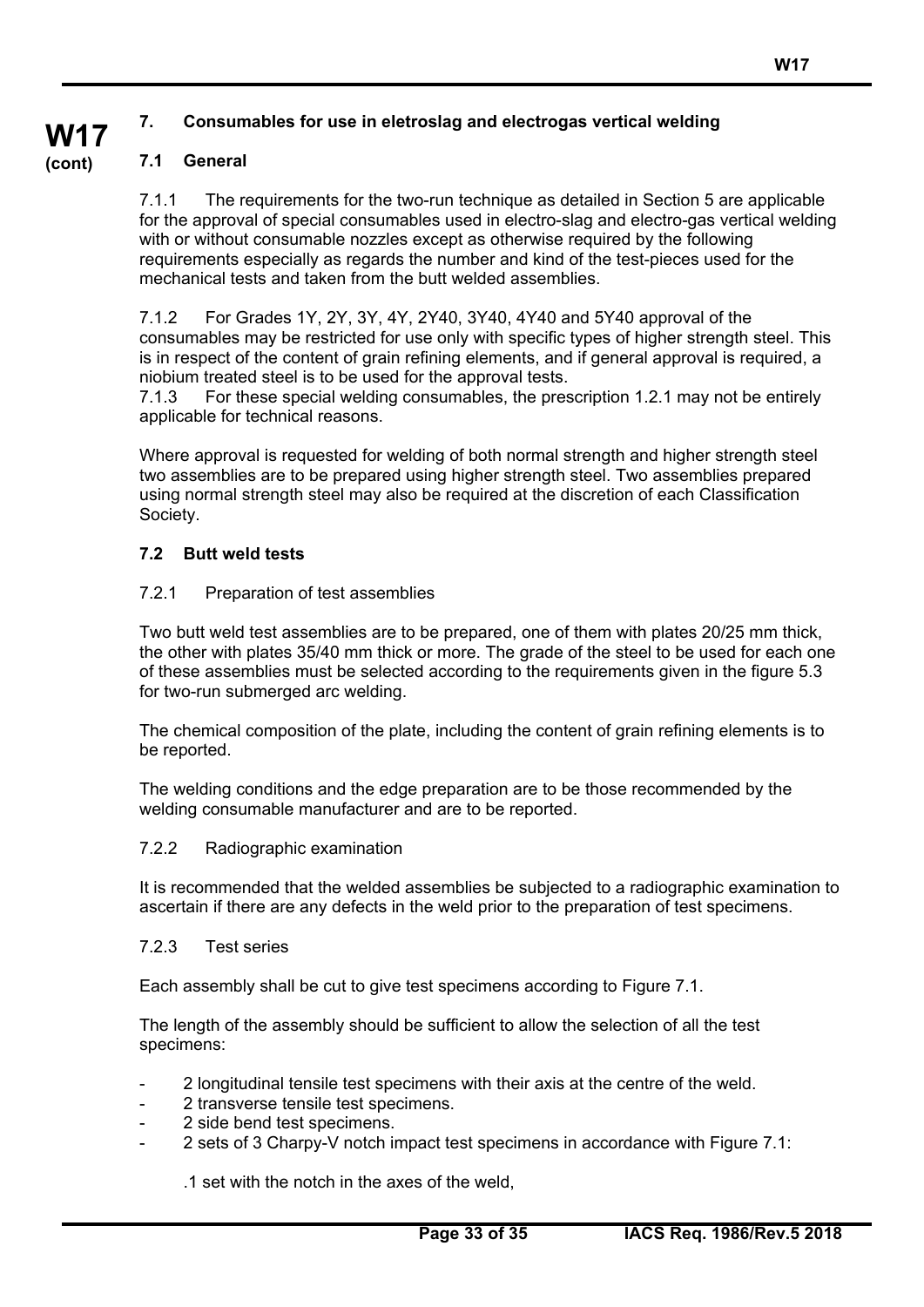.1 set with the notch at 2 mm from the fusion line in the deposited metal.

**W17 (cont)**

2 macro-sections to the weld (towards the middle of the weld and towards one end).

## 7.2.4 Results to be obtained

The results of the tensile, bend and impact tests are to comply with the requirements of paragraph 5.3 (two-run welding) for the class of filler product in question.

## **7.3 Annual tests and up-grading**

7.3.1 All factories which manufacture approved consumables for use in electroslag and electrogas welding must be subject to an annual inspection and tests in accordance with 2.4.

7.3.2 One test assembly must be prepared from plates 20/25 mm thick, and tested as indicated in 7.2.

The following specimens are to be selected:

- 1 longitudinal tensile specimen from the axis of the weld.
- 1 transverse tensile specimen.
- 2 side bend specimens,
- 3 Charpy-V specimens notched at the centre of the weld (position 1 Fig. 7.1),
- 3 Charpy-V specimens cut out transverse to the weld with their notches at 2 mm from the fusion line, in the weld,
- macro section.

 $\overline{a}$ 

7.3.3 The results to be obtained should meet the requirements given in 5.3 (two-run welding) for the class of the consumables in question.

#### 7.3.4 Upgrading and uprating

Upgrading and uprating will be considered only at the manufacturers' request, at the time of annual testing. Generally, for this purpose, full tests from butt weld assemblies as indicated in 7.2 will be required, irrespective of the other tests requested if the concerned consumable is also approved (and possibly upgraded or uprated) according to Section 5 or Section 6.